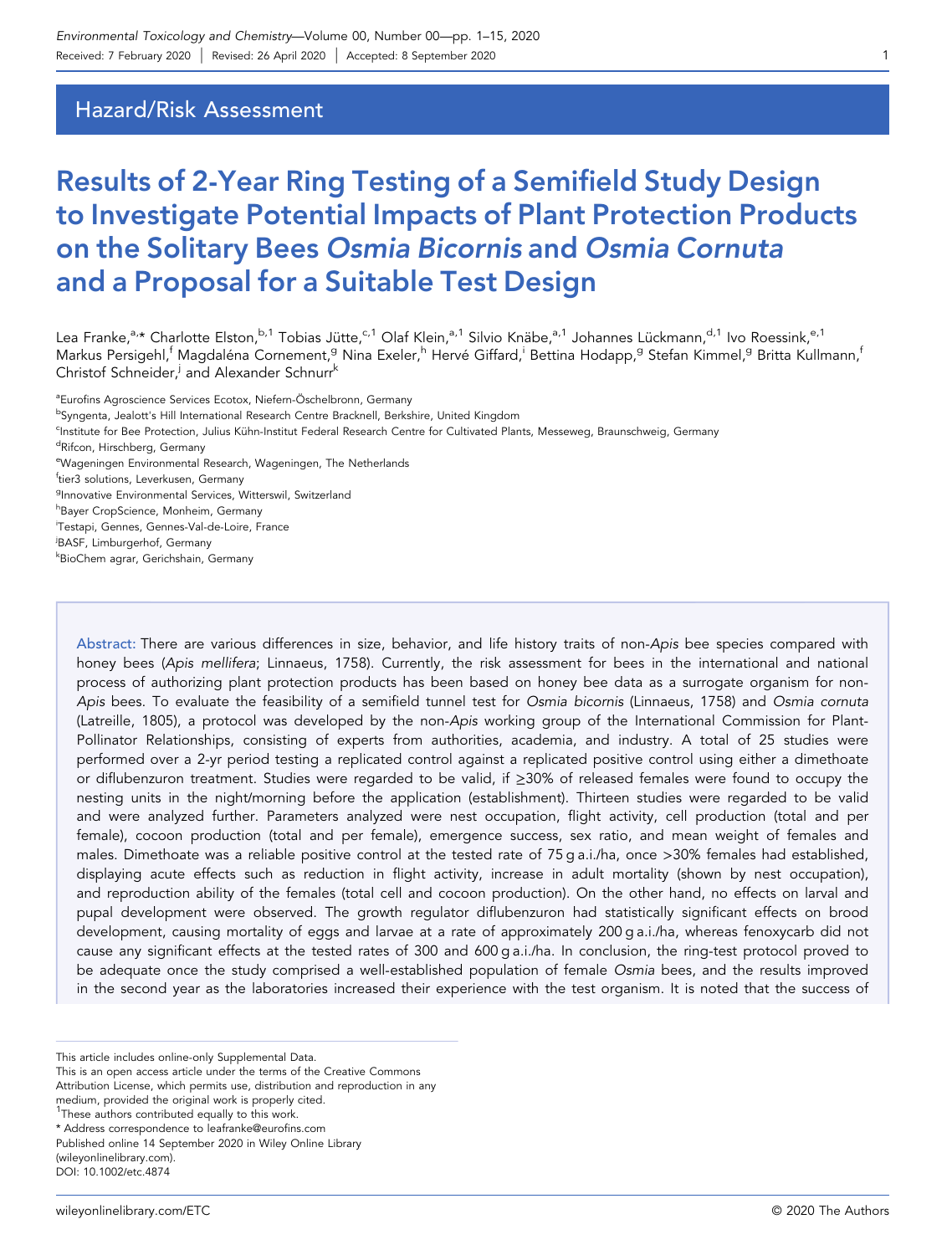a study strongly depends on the experience of the experimenter, the crop quality, the quality of the cocoons, and the weather conditions. Based on these finding, recommendations for a semifield study design with Osmia spp. are proposed. Environ Toxicol Chem 2020;00:1–15. © 2020 The Authors. Environmental Toxicology and Chemistry published by Wiley Periodicals LLC on behalf of SETAC.

Keywords: Ecotoxicology; Non‐Apis; Osmia; Semifield test design; Pesticides; Risk assessment

# INTRODUCTION

Recent reports of the loss of insect biodiversity have received significant public attention (Potts et al. 2010; Goulson et al. 2015). Of all insect species, bees (Hymenoptera: Apiformes) are of particular interest, as they are so-called keystone species, providing an essential ecosystem service: pollination (Rathcke and Jules 1993; Klein et al. 2006; Benedek et al. 2007; Garibaldi et al. 2013). The loss of these keystone species could have many negative ecological and economic consequences (Pimentel et al. 1997; Chagnon et al. 2015). Important factors driving these declines are habitat loss due to the intensification of agriculture, the expansion of urban areas, climate change, and the introduction of invasive plant and insect species (Potts et al. 2010; Goulson et al. 2015; Crenna et al. 2016; Hladik et al. 2016). Associated with the intensification of agriculture are both 1) the loss of nesting sites and forage in agricultural landscapes, and 2) the use of plant protection products, which can pose a risk to bees. The 2 main exposure routes of bees to plant protection products are contact exposure, for example, through direct overspray during an application or through contaminated nesting material, or oral exposure through residues in pollen and nectar (European Food Safety Authority 2013; Sgolastra et al. 2018).

In the European Union all plant protection products have to be registered and approved under Regulation (EC) 1107/2009 (European Commission 2009) before they can be placed on the market. At present one species, the European honey bee (Hymenoptera: Apidae. Apis mellifera L.), is used as a surrogate species to assess the risk of plant protection products to bees. There remains discussion about whether this approach is protective of non‐Apis bees (Heard et al. 2017; Lewis and Tzilivakis 2019; Thompson and Pamminger 2019). Non‐Apis bees comprise a wide range of body sizes as well as biological and life history traits, which may result in differences in sensitivity and exposure routes in comparison with honey bees (Biddinger et al. 2013; Arena and Sgolastra 2014; Thompson 2015; Uhl et al. 2016; Gradish et al. 2018; Sgolastra et al. 2018; Bireley et al. 2019; Boyle et al. 2019). For instance, in contrast to honey bees, approximately 65% of non‐Apis bee species build their nests in the soil or use plant components such as leaves and resin as nesting material. Both exposure routes are not well understood so far and thus are not (yet) considered in the current risk assessment. Moreover, because every single female represents a reproducing unit in solitary bees, the death of every nesting female results automatically in the loss of her

progeny. This is in contrast to social bees, which are able to compensate for the loss of worker bees to a certain degree (Sgolastra et al. 2018). Therefore effects on solitary bee individuals could have a very different impact on their population compared with social species.

In 2013 the European Food Safety Authority (EFSA) published a Guidance Document on bees, which recommended considering not only honey bees, but also bumble bees and solitary bees in the plant protection product risk assessment. For solitary bees, the EFSA advised the use of the closely related mason bee species Osmia cornuta (Latreille, 1805) and Osmia bicornis (Linnaeus, 1758; Hymenoptera: Megachilidae). At the time of the publication of the EFSA Bee Guidance Document, no suitable methods or guidelines were available to generate reliable data for the risk assessment of plant protection products on non‐Apis species, for either lower tier laboratory studies or under more realistic conditions in higher tier semifield or field studies.

To address these knowledge gaps, the International Commission for Plant-Pollinator Relationships (ICP-PR) established a non-Apis working group in 2014. It consists of experts from authorities, academia, and industry and aimed to develop and establish robust and reproducible test methods for solitary bee (Osmia sp.) testing under laboratory, semifield, and field conditions.

In terms of higher tier studies with solitary nesting bee species (i.e., semifield and field tests) reports of using Osmia lignaria (Say, 1837), O. bicornis, Megachile rotundata (Fabricius, 1784; Hymenoptera: Megachilidae), and Nomia melanderi (Cockerell, 1906; Hymenoptera: Halictidae) are available in the literature (Torchio 1983; Mayer et al. 1998; Alston et al. 2007; Abbott et al. 2008; Ladurner et al. 2008; Hodgson et al. 2011; Artz and Pitts‐Singer 2015; Rundlöf et al. 2015; Peters et al. 2016; Ruddle et al. 2018). All 4 species are bred and managed commercially for pollination services (Sgolastra et al. 2018). Of these 4 species M. rotundata and O. bicornis are native to Europe, of which only Osmia is commercially available in Europe. As well as the differences in bee species, the experimental methods used in the published studies were heterogeneous as well. As a result, no overarching methodology could be derived from the literature. Both O. bicornis and O. cornuta display a pronounced polylectic feeding behavior. It has been observed that these species, when free‐flying in field studies, will collect pollen from a range of sources other than the treated crop, resulting in low exposure of adults and larvae to a test substance in the treated crop (Peters et al. 2016; Ruddle et al. 2017). To ensure sufficient exposure in the trials,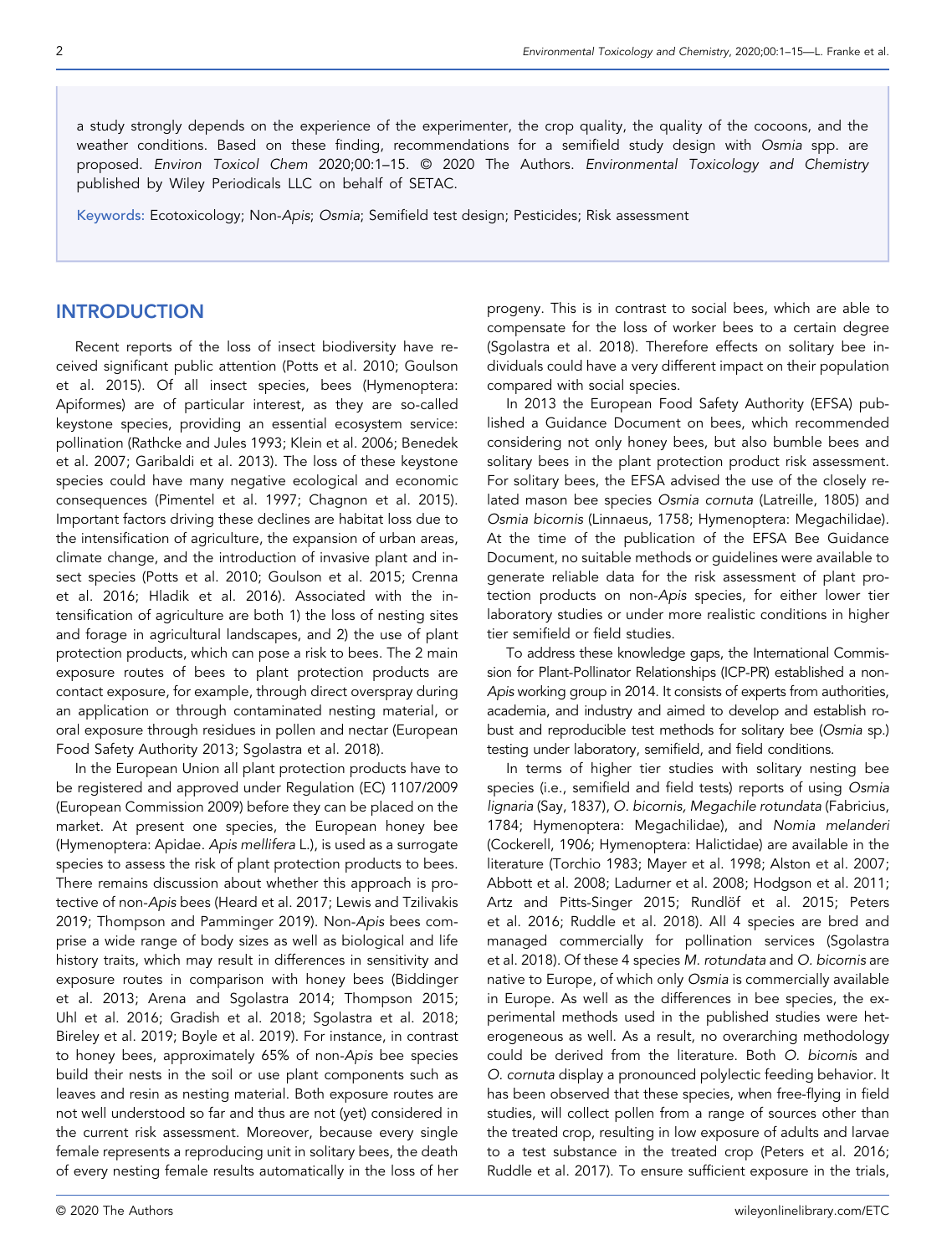the working group decided to focus on a tunnel set‐up with bees being enclosed on the treated crop to produce more comparable and standardizable results.

After several pretests in 2014 and 2015, a first test protocol for semifield testing of solitary bee species (i.e., O. bicornis and O. cornuta) was developed in 2016 by the non‐Apis working group and was then field‐tested in 2016 and 2017 based on the experience obtained (International Commission for Plant‐Pollinator Relationships 2016, 2017). The protocol is based on the European and Mediterranean Plant Protection Organization (2010) guideline no. 170(4) and general Society of Environmental Toxicology and Chemistry/European Standard Characteristics of Non‐target Arthropod Regulatory Testing recommendations (Barrett et al. 1994). It generally resembles semifield studies conducted with honey bee colonies (Organisation for Economic Co‐operation and Development 2007), but was adjusted to the needs and requirements of solitary cavity‐nesting bee species. The final protocol can be found in the Supplemental Data, Table SI‐1.

The following objectives of the ring test were defined: 1) to establish a standard experimental design for semifield testing of mason bees (O. bicornis and O. cornuta); 2) to establish suitable reference substances (positive controls); and 3) to establish reliable and reproducible study parameters

# MATERIALS AND METHODS

Ring‐test studies were conducted in 2016 and 2017 by 9 laboratories from Germany, Switzerland, and France, which performed a total of 25 studies.

#### Test organisms

The red mason bee O. bicornis was selected as a test organism. However, some laboratories conducted additional studies with O. cornuta, to test whether the study design would also work with other Osmia species. Both species were selected because they are polylectic species native to Europe (Peters 1978) and are readily available from commercial suppliers. They naturally nest between March and May (O. cornuta) or March and June (O. bicornis). In spring the bees start to emerge from cocoons, in which they overwintered as prepupae (see Figure 1). Males emerge a few days before the females (protandry). After mating several times the females start to build nests in pre‐existing cavities using moist soil as nesting material. Each female builds up to 30 brood cells consisting of a provision of pollen mixed with nectar and a single egg (Amiet and Krebs 2012; Scheuchl and Willner 2016). Only the females take care of the brood, meaning that reproductive success mainly depends on the vitality of the females.

Bees of both test species were obtained as cocoons from local breeders and kept under cooled  $(2 \pm 2 \degree C)$  and humid (60–80%) conditions until the start of the test. Before the actual start of the study, the cocoons were incubated at  $22 \pm 2^{\circ}$ C to synchronize the emergence of the bees with the onset of the flowering of the selected crop. At least 30 females were released per tunnel either as cocoons or as adults (the maximum density was 1.2 nesting females/m²). Based on experiences from 2016, more males than females were released to ensure successful mating of all females (between 1:1.3 and 1:2.0 females:males were released).



FIGURE 1: Life cycle of Osmia bicornis. Adults are emerging from cocoons in spring and females start the deposition of eggs after mating. Larvae are hatching from eggs and start feeding on the pollen provision in the brood cell. Before hibernation the larvae spin a cocoon, in which they overwinter and complete their maturation. In the next spring, the adult bees emerge from cocoons.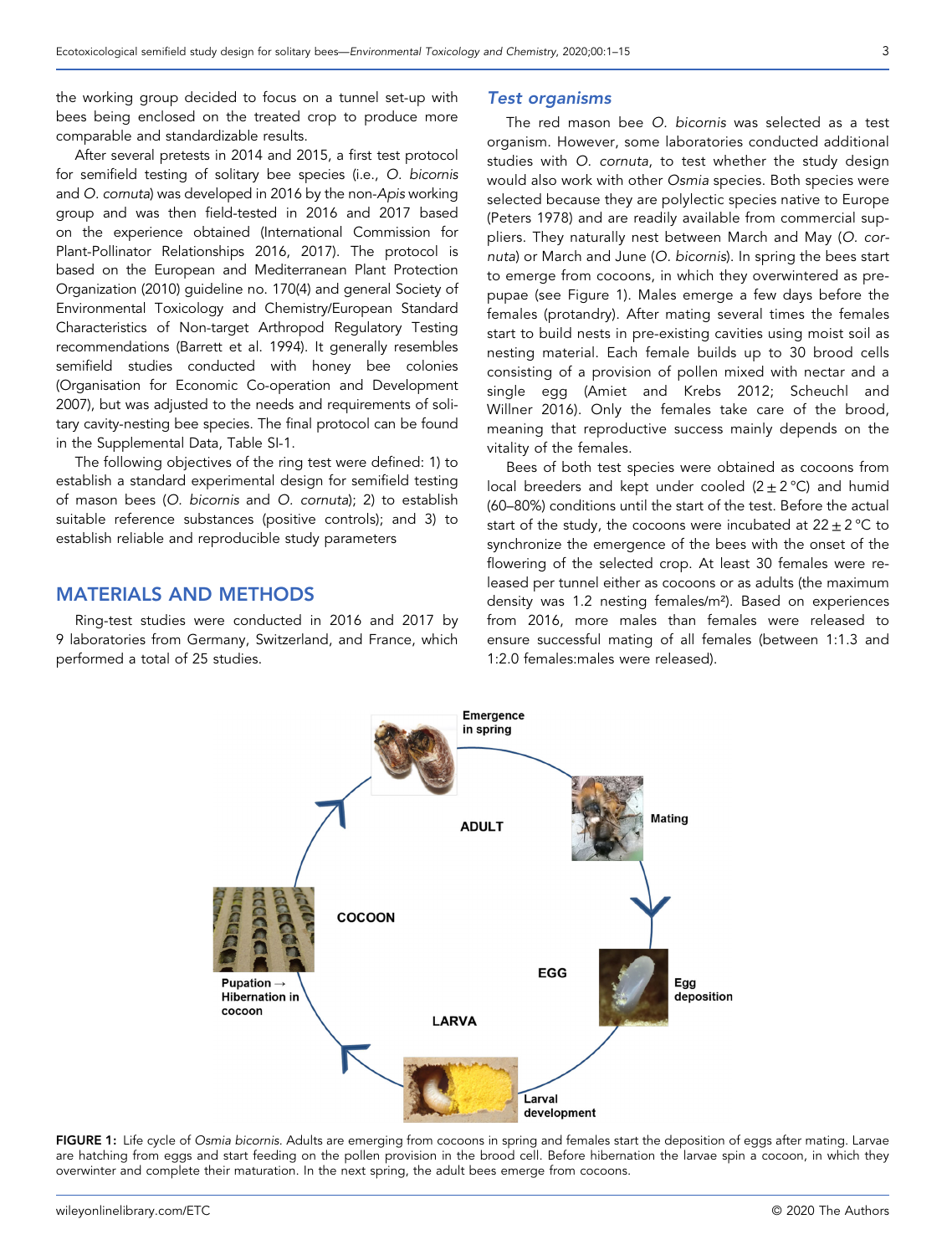# Test design

The semifield trials consisted of at least 2 treatment groups: one control (C) and one or more test item groups (T). The trials were conducted with 4 replicates/treatment group in 2016 and 6 replicates in 2017. The number of replicates was increased in an attempt to reduce the variability in the data. Each replicate consisted of a semifield tunnel containing either Brassica napus or Phacelia tanacetifolia as crop. The tunnel size ranged from 33 to 100 m² and the number of released females was tailored to a maximum density of 1.2 nesting females/m².

Each tunnel was equipped with one nesting unit (Supplemental Data, Figure SI‐1). These were composed of an outer chassis with a rainproof roof containing medium‐density fiberboard or plastic trays, which offered on average nesting space of 1.1 to 3.6 cavities (tubes)/released female (Supplemental Data, Figure SI‐2). In turn, each tray was covered by a transparent plastic sheet to allow the marking of constructed cells throughout the test period. The nesting units were placed well above the ground to avoid humid conditions in the cavities. The entrance of the unit was oriented southeast to capture the sun, with the aim of enhancing the activity of the bees early in the morning. Because Osmia females need muddy soil for the construction of the cell partitions and nest plugs, either a hole was dug next to each nesting unit with water being added regularly, or a plastic tray containing wet soil was placed close to the unit.

The incubated cocoons were placed in the nesting units just before flowering of the crop (~BBCH 59) or at the beginning of flowering of the crop (~BBCH 61). Empty cocoons of emerged bees were regularly counted to document the emergence process, after which they were removed from the trays. Right before the test item was applied, the remaining cocoons that had not emerged were taken out of the nesting units to avoid the release of bees after application and also to avoid release of parasitoids, which emerge slightly later than the bees.

In the valid studies, the test item application was conducted as soon as at least 30% of released females had established at the nesting units and started to lay the first eggs. All eggs laid before the application were excluded from further analysis, because exposure to the test item via the collected pollen and nectar had not occurred. Only after application of the test substance were the adult bees and their brood exposed to possible residues of the test item within nectar and pollen of the crop. The exposure phase lasted approximately 2 to 5 wk, depending on the crop used. At the end of flowering, the nesting units were covered with a fine gauze mesh to stop the nesting activity and to prevent parasites and predators from entering the cavities. After the exposure period in the tunnels, the development of the progeny was followed until the following spring. To allow undisturbed development of larvae, the covered nesting units were left at the field sites. If nesting units had to be removed, they were carefully transferred out of the tunnels and stored in a protected place (dry and at ambient temperatures) until cocoon formation was completed in autumn. All produced cocoons were collected from the nesting units, cleaned, and stored at  $2 + 2$  °C at a mean relative air

humidity of 60 to 80% for at least 3 mo (hibernation period). After this period all cocoons or a subsample of cocoons (when cocoon numbers were high a subsample of at least 80 cocoons/ nesting unit was taken) were incubated to assess the emergence success of the progeny.

#### Test items

The organophosphate insecticide dimethoate was chosen as the test item; it is known to be toxic to adult honey bees and is used as a reference standard in ecotoxicological studies with honey bees (European and Mediterranean Plant Protection Organization 2010; Commission des Essais Biologiques 2011). In addition, some laboratories tested the insect growth regulators diflubenzuron and fenoxycarb to establish whether they were suitable reference standards with respect to brood effects. All test items were applied during flowering and daily bee flight as a spray application following Good Agricultural Practice. In 15 of the studies, dimethoate was applied at a rate of 75 g a.i./ha. In 2 studies, dimethoate was applied at a lower rate of 25 g a.i./ha. Diflubenzuron (200 and 216 g a.i./ha) was applied in 6 of the studies, and fenoxycarb (300 and 600 g a.i./ha) was applied in 2 of the studies (Table 1). Note that the outcome of one study with fenoxycarb has already been published by Lückmann et al. (2018).

#### Assessments/parameters

A number of different assessments were performed to investigate lethal and sublethal effects on adult O. bicornis and O. cornuta and their brood:

Nest occupation (nesting activity). This was assessed by counting the number of females occupying the cavities inside the nesting units after the end of bee flight or very early in the morning before bee flight. In this way the establishment of females before the application was monitored. After application the nest occupation was assessed at regular intervals (e.g., every 2nd or 3rd day) as an indirect measure of mortality until the end of the exposure phase in the tunnels.

Flight activity. This was noted shortly before the application to guarantee a sufficient exposure and after the application to assess behavioral and lethal effects. Therefore the number of females entering the nesting cavities in a defined time interval was counted, for example, 3 min.

Cell production/reproductive performance (fecundity). This was assessed by counting the number of cells built in the nesting cavities after application. This was done either by photo documentation and/or marking on a transparent sheet. A cell is defined as an egg placed on a food provision (mass of pollen and nectar) and a mud wall as sealing. All cells built before the application, that is, complete cells and cells under construction, were excluded from further analysis, because these larvae were not exposed to pesticide residues in the food provisions.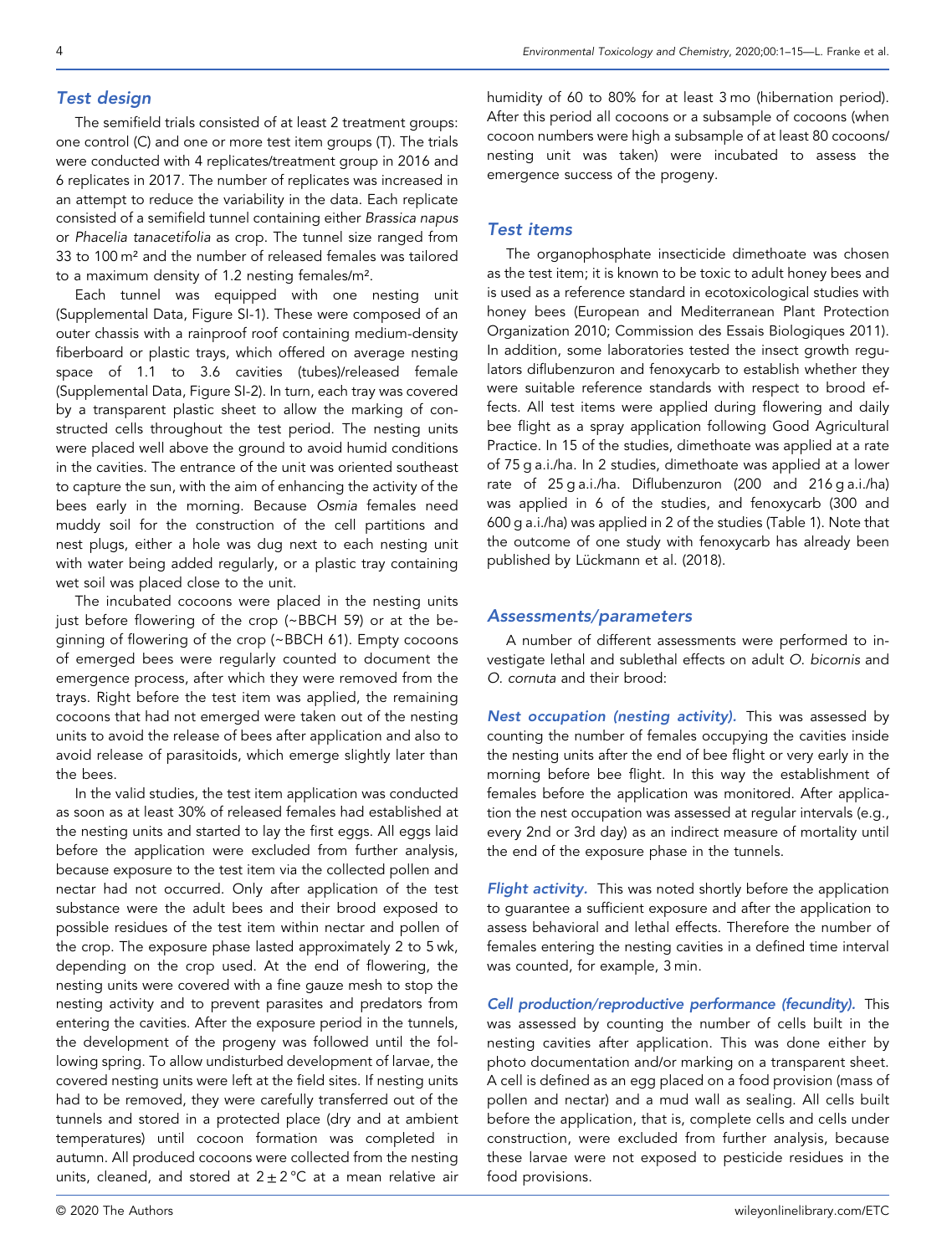The total number of produced cells in the test item treatment was compared with the control to determine whether the test item had an impact on the offspring number (cell production/nesting unit). The reproductive performance (fecundity) of female bees was calculated as cell production/nesting female (for the definition of females, see Data preparation).

Cocoon production. The development of the eggs was monitored until cocoon formation, and the number of cocoons was counted in autumn. In addition, the immature mortality was calculated for the studies conducted with insect growth regulators (diflubenzuron and fenoxycarb): immature mortality = % of dead eggs and larvae (calculated as difference of cocoon and cell production in % of total cell production/ nesting unit).

**Offspring production.** In the following spring, after the hibernation period, the emergence success of male and female bees from overwintered cocoons was assessed. For this purpose the cocoons were incubated at  $22 \pm 2$  °C, and the number of emerged bees was determined. All emerged bees were weighed (either individually or grouped by sex/replicate and emergence day), and the sex was determined to assess potential effects on offspring weight and the sex ratio.

#### Quality criteria

For the purpose of the ring test the main quality criterion for a study was if ≥30% of released females were found to occupy the nesting units in the night/morning before the application (establishment). Note that the successful establishment of female bees at the nesting units depends on several factors, such as the material of the nesting unit and the type of release. After the experiences in 2016, recommendations were given to optimize establishment. This will be explained in the Discussion section. In addition, a statistically significant effect of the toxic reference (in the context of the ring tests, the test item) should be observed.

#### Data preparation

To compare data between the different laboratories, some parameters were normalized as follows.

TABLE 1: Details on the participating laboratories in the ring test with the test items dimethoate, diflubenzuron, and fenoxycarb and the bee species Osmia bicornis and Osmia cornuta

|      | Laboratory              | Test<br>species | Test item<br><i>(active</i><br>ingredient) | Test item rate<br>(g active<br>ingredient/ha) | Data gaps                         | Quality criteria <sup>a</sup>                                   |
|------|-------------------------|-----------------|--------------------------------------------|-----------------------------------------------|-----------------------------------|-----------------------------------------------------------------|
| 2016 | 1 <sup>b</sup>          | O. cornuta      | Dimethoate                                 | 25                                            | <b>No</b>                         | Fulfilled                                                       |
|      |                         |                 | Diflubenzuron                              | 216                                           | Flight activity                   | Fulfilled                                                       |
|      |                         | O. bicornis     | Dimethoate                                 | 25                                            | Flight activity                   | Low establishment                                               |
|      |                         |                 | Diflubenzuron                              | 216                                           | <b>No</b>                         | Low establishment                                               |
|      | $\overline{\mathbf{c}}$ | O. bicornis     | Dimethoate                                 | 75                                            | No                                | Low establishment                                               |
|      | 3                       | O. bicornis     | Dimethoate                                 | 75                                            | <b>No</b>                         | Fulfilled                                                       |
|      |                         |                 | Fenoxycarb                                 | 300                                           | No                                | Fulfilled                                                       |
|      | 4                       | O. bicornis     | Dimethoate                                 | 75                                            | Flight and<br>nesting<br>activity | Establishment sign. different<br>before application             |
|      | 5                       | O. bicornis     | Fenoxycarb                                 | 600                                           | <b>No</b>                         | Fulfilled                                                       |
|      | 6                       | O. bicornis     | Dimethoate                                 | 75                                            | <b>No</b>                         | Fulfilled                                                       |
|      | $\overline{7}$          | O. bicornis     | Dimethoate                                 | 75                                            | Cocoon<br>production              | Fulfilled                                                       |
|      | 8                       | O. bicornis     | Dimethoate                                 | 75                                            | No                                | Low establishment, no<br>exposure (no flight at<br>application) |
|      | 9                       | O. bicornis     | Dimethoate                                 | 75                                            | <b>No</b>                         | Low establishment <sup>c</sup>                                  |
|      |                         |                 | Diflubenzuron                              | 216                                           | No                                | Low establishment                                               |
| 2017 | 1 <sup>b</sup>          | O. cornuta      | Dimethoate                                 | 75                                            | No                                | Low establishment                                               |
|      |                         |                 | Diflubenzuron                              | 216                                           | Flight activity                   | Low establishment                                               |
|      |                         | O. bicornis     | Dimethoate                                 | 75                                            | No                                | Fulfilled                                                       |
|      |                         |                 | Diflubenzuron                              | 216                                           | No                                | Fulfilled                                                       |
|      | 2                       | O. bicornis     | Dimethoate                                 | 75                                            | <b>No</b>                         | Low establishment                                               |
|      | $\overline{4}$          | O. bicornis     | Dimethoate                                 | 75                                            | No                                | Fulfilled                                                       |
|      |                         |                 | Diflubenzuron                              | 200                                           | No                                | Fulfilled <sup>d</sup>                                          |
|      | 6                       | O. bicornis     | Dimethoate                                 | 75                                            | No                                | Fulfilled                                                       |
|      | 7                       | O. bicornis     | Dimethoate                                 | 75                                            | No                                | Low establishment                                               |
|      | 8                       | O. bicornis     | Dimethoate                                 | 75                                            | No                                | Fulfilled                                                       |
|      | 9                       | O. bicornis     | Dimethoate                                 | 75                                            | No                                | Low establishment                                               |

ªQuality criterion: ≥30% of released females occupying the nesting units in the night/morning before the application (establishment).<br><sup>b</sup>Release of bees as adults **bRelease of bees as adults.** 

Problems with emergence (mean emergence rate of bees from cocoons/treatment group <40%).

dOnly 2 replicates in the diflubenzuron treatment group.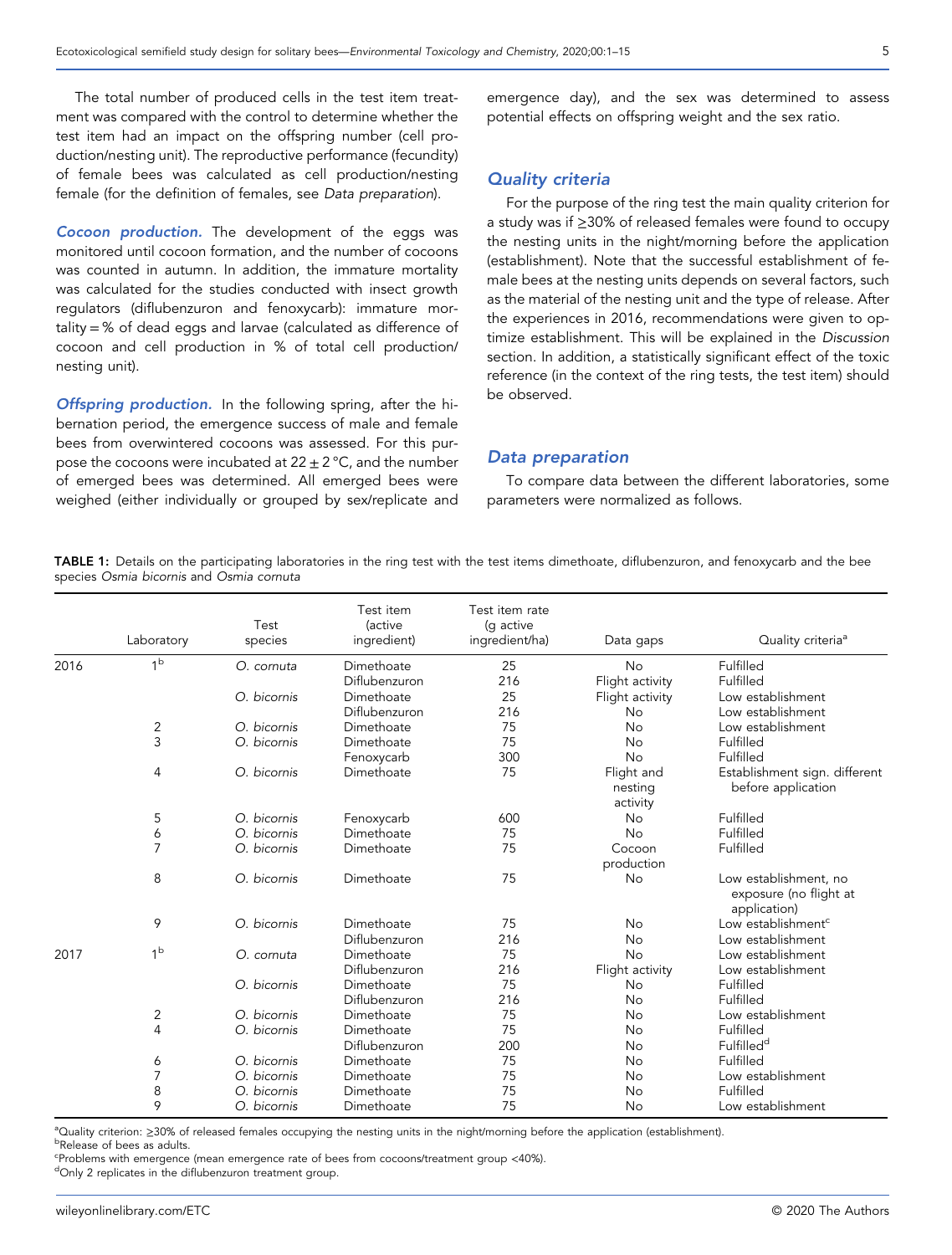Nest occupation (nesting activity). The mean number of nesting females observed inside the nesting units after the application was calculated from the 3 highest numbers recorded during the assessments after application. The 3 highest abundances were taken for the calculations to avoid an underestimation of nesting females, because the number of females spending the night inside the cavities naturally decreases during the course of a study (when the cavities are filled up with cells, meaning there is no more space for females to sit inside the cavities).

Flight activity. For comparisons of flight activity, the first assessment after the application day was compared, and data were normalized to a time window of 3 min.

Cell production/reproductive performance. The total number of cells or cocoons/nesting unit was divided by the mean number of nesting females after application (see explanation of in the previous section, Nest occupation (nesting activity).

# Calculations and statistics

For comparability of the data between laboratories, only parameters that were assessed in all studies and with the same method are presented (see the Data preparation section; some laboratories recorded additional data, which are not shown in the present study).

Mean values and standard deviations of the respective parameters were calculated for each treatment group and assessment day/assessment period.

Statistical analysis was conducted on data from studies meeting the quality criteria. The statistical software program SAS® Ver 9.3 (2002–2010) was used for the statistical analysis. To analyze the potential impact of exposure to the test item, the data (nest occupation, flight activity, cell and cocoon production, and offspring production [emergence success, sex ratio, and bee weight]) were analyzed using pairwise tests. Statistical pretests to assess the normality and homoscedasticity of the data were performed prior to the actual statistical tests: Normality of the data was tested using the Shapiro–Wilk test ( $p \le 0.05$ ), and homoscedasticity of data was tested using the F test ( $p \le 0.05$ ). For data that were normally distributed and showed homogeneity of variance, a pooled t test ( $p \le 0.05$ ) was conducted. If the data were normally distributed but not homoscedastic, a Satterthwaite t test was performed ( $p \le 0.05$ ). Data that were not normally distributed were tested using a Mann–Whitney exact test ( $p \le 0.05$ ). One-sided tests were conducted (left-sided [lower] for nest occupation, cell and cocoon production, emergence success, and weight data; right‐sided [upper] for immature mortality). To compare the establishment at the nesting units, a 2‐sided test was conducted. For flight activity and sex ratio data, 2‐sided tests were also performed.

The relationship between minimum temperatures and the percentage of released females establishing successfully at the nesting units before the application was examined using Spearman rank correlation.

The minimum detectable difference (MDD) defines the difference between the means of a treatment and the control that must exist to detect a statistically significant effect (Environment Canada 2005). The MDD can be calculated a posteriori for the statistical method used (e.g., t test), considering the actual test design (replication, selected type‐I error level alpha) and the sample variation. The absolute MDDs ( $MDD<sub>abs</sub>$ ) and the MDD relative to control means (MDD<sub>%</sub>) were calculated following Brock et al. (2015):

$$
MDD_{\text{abs}} = t_{(\alpha, N-k,k)} \sqrt{\frac{2s^2}{n}}
$$

where s represents standard error, square root of within‐group‐ mean squares (variance), calculated from the pooled variance of all treatment groups; and  $t_{(\alpha, N-k,k)}$  is the tabulated critical value for the t test, considering the type-I error  $\alpha$ , the number of treatment groups k (including the control), and the df is the number of overall observations, with  $N -$  number of groups  $k$ .

$$
MDD_{\%} = \frac{MDD_{\text{abs}}}{\bar{x}_{\text{control}}} \times 100
$$

where  $\bar{x}_{\text{control}}$  is the control mean.

# RESULTS

With O. bicornis, a total of 15 studies (8 in 2016 and 7 in 2017) were performed using dimethoate as a test item, 4 with diflubenzuron (2 in 2016 and 2 in 2017), and 2 with fenoxycarb (in 2016). With O. cornuta, 2 studies were performed with dimethoate and 2 studies with diflubenzuron (2 in 2016 and 2 in 2017). An overview of all studies is given in Table 1.

#### Studies that used dimethoate as a test item

Quality criteria. In 2016, 4 of the 9 studies performed with dimethoate met the quality criteria (establishment), whereas the remaining 5 encountered problems (Table 1). These problems were either 1) a low or dissimilar establishment of female bees (nest occupation; Figure 2) between treatments before the application, or 2) the application was conducted too early with no flight activity present. In addition, the material used for the nesting units was found to be a factor influencing establishment, with a statistically significant lower establishment rate of females observed in plastic units compared with wooden units ( $p \le 0.05$ , pooled t test). Accordingly, the protocol was adjusted, and recommendations were made to use only medium‐density fiberboard trays in the ring test in 2017.

In 2017, 4 of the 8 studies performed with dimethoate met the quality criteria, and 4 studies did not (Table 1 and Figure 2). Due to low minimum temperatures in spring, the establishment of females before application was low in these trials and was strongly correlated to the minimum temperatures encountered at the time of these studies, with better establishment at higher temperatures (Spearman's correlation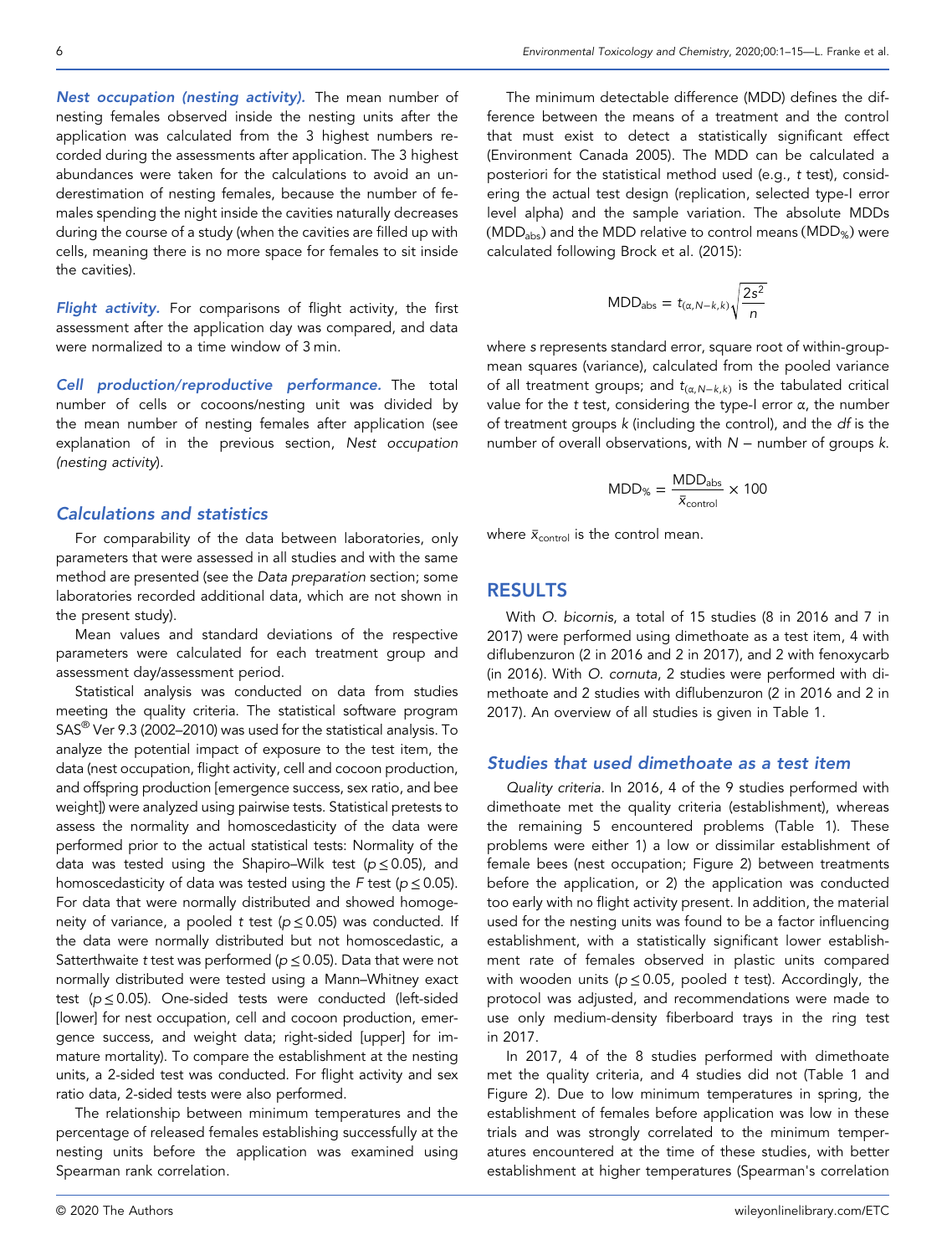

\* Statistically significant different to control ( $p \le 0.05$ , pooled t-test); Oc = Osmia cornuta, Ob = Osmia bicornis.



No statistically significant differences; Oc =  $Osmia$  cornuta, Ob =  $Osmia$  bicornis.

FIGURE 2: Boxplot of the percentage of released female bees nesting at the time of application in the ring test with the test items dimethoate and the bee species Osmia bicornis and Osmia cornuta. The median and 1st and 3rd quartile are presented; whiskers represent minimum and maximum values. For quality criteria, it was defined that a study was regarded valid if ≥30% of released females were found to occupy the nesting units in the night/morning before the application. (A) Data from 2016: 4 replicates/treatment group C and T (except for Lab 8: 3 replicates only). Lab 3, Lab 6, and Lab 7 are valid. (B) Data for 2017: 6 replicates/treatment group C and T (except for Lab 1: 4 replicates only). Lab 1, Lab 4, Lab 6, and Lab 8 are valid.

coefficient  $r = 0.83$ ,  $n = 6$ ,  $p < 0.05$ ). However, some of these studies also used plastic trays, in which establishment rates were significantly lower compared with medium‐density fiberboard trays (data of 2016 and 2017 combined:  $p \le 0.05$ , pooled t test). In addition, one laboratory that performed 2 studies that met the quality criteria in 2016 could not meet these criteria in 2017. As an overall result, only 8 of the dimethoate studies (4 of 2016 and 4 of 2017) were analyed further. Of these 8 studies, 7 studies were conducted with O. bicornis and 1 study was conducted with O. cornuta. The results for both species are discussed together, because there is only one O. cornuta study, which, even though it used a different species, was always within the range of the performed O. bicornis studies.

Nest occupation. In 7 of the 8 valid studies mean nest occupation was significantly lower after the application of dimethoate in the treated tunnels compared with control tunnels (p ≤ 0.05, pooled t test, Mann–Whitney exact, Satterthwaite t test; Table 2 and Figure 3). The significant reductions in mean nest occupation in the dimethoate‐treated tunnels ranged from 46.1 to 97.4% compared with the control.

Flight activity. Flight activity at the nesting units was significantly reduced in 6 of 7 studies after the application (no data for laboratory 1 (2016) available;  $p \le 0.05$ , pooled t test,

Mann–Whitney exact, Satterthwaite t test; Figure 4). In that study, in which no significant difference was found, the flight activity was low on the assessment day with 1.0  $(\pm 1.4 \text{ standard})$ deviation [SD]) in the control group compared with 0.0  $(\pm 0.0$  SD) in the treated group. The observed significant reductions in flight activity ranged from 54.1 to 96.8%.

Reproduction. The results indicated a reproductive performance under semifield conditions of approximately 0.4 to 1.5 cells/nesting female/d in the control, if weather conditions were suitable for foraging (no rain or strong wind and temperatures >10 °C). The total cell and cocoon production/ nesting unit were both significantly lower in the dimethoate treatment in all studies ( $p \le 0.05$ , pooled t test, Mann-Whitney exact, Satterthwaite t test). The total number of cells and cocoons was reduced by 56.5 to 97.6% and 57.7 to 96.5%, respectively. The number of cells produced/nesting female was significantly lower in the dimethoate‐treated tunnels compared with the control in 5 of 8 studies ( $p \le 0.05$ , pooled t test, Satterthwaite t test; Figure 5). The significant reductions ranged from 46.2 to 94.7%. Regarding cocoon production, the number of cocoons/female was significantly reduced in 4 of 7 studies (no data for laboratory 7 (2016) available;  $p \le 0.05$ , pooled t test, Satterthwaite t test; Figure 5). The reductions ranged from 34.8 to 94.3% in the toxic reference compared with the control.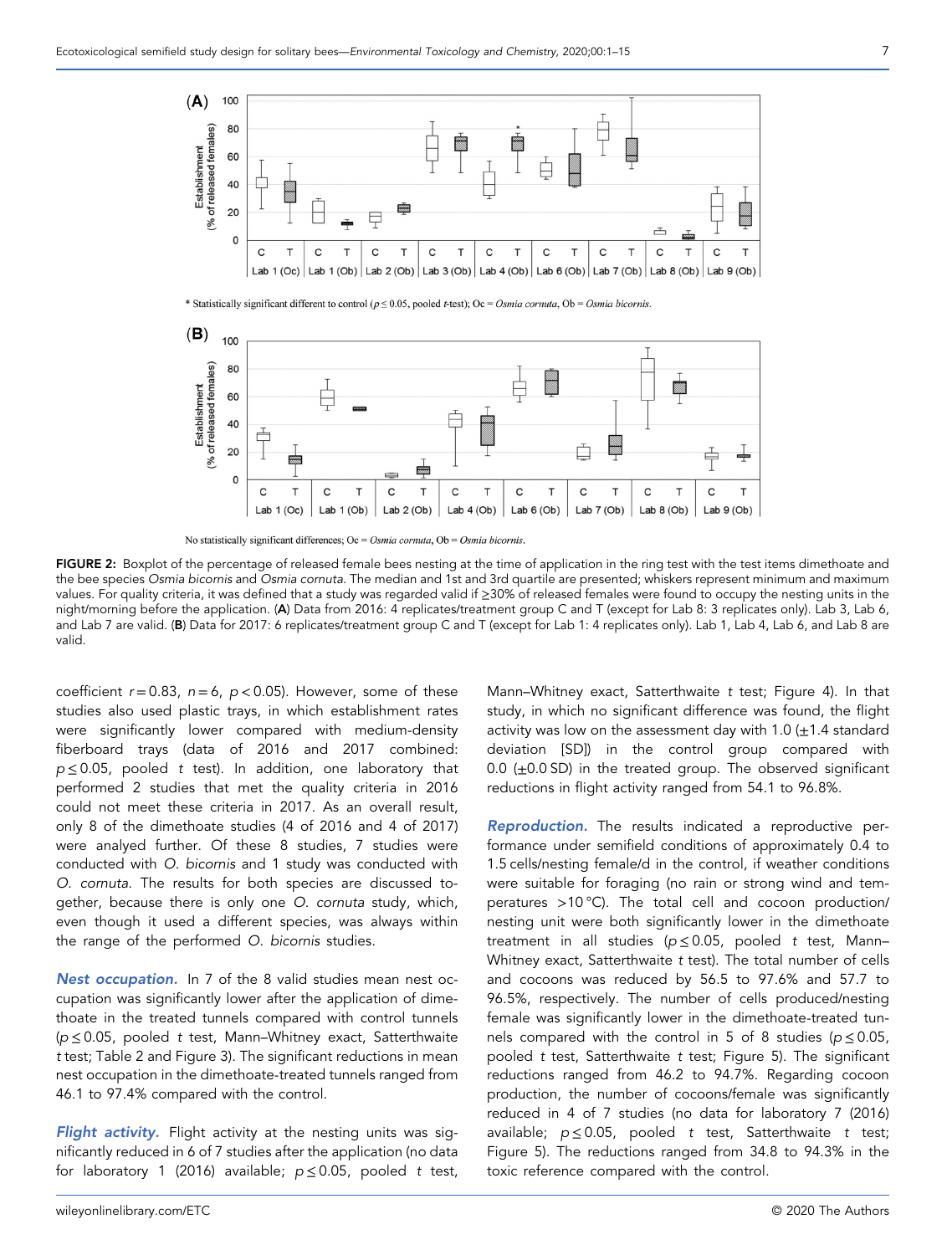|                                                                       |                   |                                                                                                                                                  |                                |                                                                                                                                                                                     |                                                                                                                                                                                                                                                                        | Laboratory        |                   |                        |            |
|-----------------------------------------------------------------------|-------------------|--------------------------------------------------------------------------------------------------------------------------------------------------|--------------------------------|-------------------------------------------------------------------------------------------------------------------------------------------------------------------------------------|------------------------------------------------------------------------------------------------------------------------------------------------------------------------------------------------------------------------------------------------------------------------|-------------------|-------------------|------------------------|------------|
|                                                                       |                   |                                                                                                                                                  |                                |                                                                                                                                                                                     | 4                                                                                                                                                                                                                                                                      |                   | ∾                 |                        | $\infty$   |
| Parameter                                                             | Control/treatment | $2016^{a}$                                                                                                                                       | 2017 <sup>b</sup>              | $3^{3}$<br>2016 <sup>b</sup>                                                                                                                                                        | 2017 <sup>b</sup>                                                                                                                                                                                                                                                      | 2016 <sup>b</sup> | 2017 <sup>b</sup> | 2016 <sup>b</sup>      | $2017^{b}$ |
| Nest occupation (nesting                                              |                   |                                                                                                                                                  |                                |                                                                                                                                                                                     |                                                                                                                                                                                                                                                                        |                   |                   |                        |            |
| activity)                                                             |                   | $13.5 \pm 3.1$<br>10.3 ± 5.2                                                                                                                     |                                |                                                                                                                                                                                     |                                                                                                                                                                                                                                                                        |                   |                   |                        |            |
| Flight activity (/3 min)                                              |                   | n.a.                                                                                                                                             |                                |                                                                                                                                                                                     |                                                                                                                                                                                                                                                                        |                   |                   |                        |            |
|                                                                       |                   | n.a.                                                                                                                                             |                                |                                                                                                                                                                                     |                                                                                                                                                                                                                                                                        |                   |                   |                        |            |
| Cell production (/female)                                             |                   | $10.7 \pm 2.5$<br>7.3 ± 4.0                                                                                                                      |                                | $137.1 + 7.6$ $20.072 - 1.6$ $10.8 + 1.57.3$ $138.52 - 1.57.3$ $139.52 - 1.57.3$ $139.52 - 1.57.3$ $130.02 - 1.57.3$ $130.02 - 1.57.3$ $130.02 - 1.57.3$ $130.02 - 1.57.3$ $130.02$ | $4.44 + 1.1107$<br>$6.74 + 1.1107$<br>$7.74 + 1.1107$<br>$8.74 + 1.1107$<br>$9.74 + 1.1107$<br>$1.74 + 1.1107$<br>$1.74 + 1.1107$<br>$1.74 + 1.1107$<br>$1.74 + 1.1107$<br>$1.74 + 1.1107$<br>$1.74 + 1.1107$<br>$1.74 + 1.1107$<br>$1.74 + 1.1107$<br>$1.74 + 1.1107$ |                   |                   |                        |            |
|                                                                       |                   |                                                                                                                                                  |                                |                                                                                                                                                                                     |                                                                                                                                                                                                                                                                        |                   |                   |                        |            |
| Cell production                                                       |                   |                                                                                                                                                  |                                |                                                                                                                                                                                     |                                                                                                                                                                                                                                                                        |                   |                   |                        |            |
| (nesting unit)                                                        |                   |                                                                                                                                                  |                                |                                                                                                                                                                                     |                                                                                                                                                                                                                                                                        |                   |                   |                        |            |
| Cocoon production                                                     |                   |                                                                                                                                                  |                                |                                                                                                                                                                                     |                                                                                                                                                                                                                                                                        |                   |                   |                        |            |
| (/female)                                                             |                   |                                                                                                                                                  |                                |                                                                                                                                                                                     |                                                                                                                                                                                                                                                                        |                   |                   |                        |            |
| Cocoon production                                                     |                   |                                                                                                                                                  |                                |                                                                                                                                                                                     |                                                                                                                                                                                                                                                                        |                   |                   |                        |            |
| (Inesting unit)                                                       |                   | $149.0 ± 60.5$ $65.21 &+ 22.5$ $65.21 &+ 22.5$ $10.0 ± 3.8$ $139.01 &+ 27.158.81 &+ 27.160.6 ± 3.858.81 &+ 27.160.071.5 ± 1.272.173.2 ± 1.274.4$ |                                |                                                                                                                                                                                     |                                                                                                                                                                                                                                                                        |                   |                   |                        |            |
| Emergence success (%)                                                 |                   |                                                                                                                                                  |                                |                                                                                                                                                                                     |                                                                                                                                                                                                                                                                        |                   |                   |                        |            |
|                                                                       |                   |                                                                                                                                                  |                                |                                                                                                                                                                                     |                                                                                                                                                                                                                                                                        |                   |                   |                        |            |
| Sex ratio (male:female)                                               |                   |                                                                                                                                                  |                                |                                                                                                                                                                                     |                                                                                                                                                                                                                                                                        |                   |                   |                        |            |
|                                                                       |                   |                                                                                                                                                  |                                |                                                                                                                                                                                     |                                                                                                                                                                                                                                                                        |                   |                   |                        |            |
| Female offspring                                                      |                   | $46.5 \pm 6.$                                                                                                                                    |                                |                                                                                                                                                                                     |                                                                                                                                                                                                                                                                        |                   |                   |                        |            |
| weight (mg)                                                           |                   |                                                                                                                                                  |                                |                                                                                                                                                                                     |                                                                                                                                                                                                                                                                        |                   |                   |                        |            |
| Male offspring weight (mg)                                            |                   | $138.7 \pm 10.1$<br>$84.9 \pm 2.8$                                                                                                               |                                |                                                                                                                                                                                     |                                                                                                                                                                                                                                                                        |                   | 24.5<br>2.2.9.    |                        |            |
|                                                                       |                   | $82.2 \pm 4.$                                                                                                                                    | n.a.<br>$\overline{+}$<br>73.7 |                                                                                                                                                                                     |                                                                                                                                                                                                                                                                        | 18.4<br>$\pm$     | $+$               | $-19.7$<br>$+$<br>41.1 |            |
| <sup>a</sup> Study with Osmia comuta.                                 |                   |                                                                                                                                                  |                                |                                                                                                                                                                                     |                                                                                                                                                                                                                                                                        |                   |                   |                        |            |
| bStudy with Osmia bicomis.                                            |                   |                                                                                                                                                  |                                |                                                                                                                                                                                     |                                                                                                                                                                                                                                                                        |                   |                   |                        |            |
| "Pooled t-test.                                                       |                   |                                                                                                                                                  |                                |                                                                                                                                                                                     |                                                                                                                                                                                                                                                                        |                   |                   |                        |            |
| <sup>d</sup> Mann-Whitney exact.<br><sup>e</sup> Satterthwaite t-test |                   |                                                                                                                                                  |                                |                                                                                                                                                                                     |                                                                                                                                                                                                                                                                        |                   |                   |                        |            |

TABLE 2: Data overview of the ring‐test results with the test item dimethoate and the bee species Osmia cornuta and Osmia bicornis (mean TABLE 2: Data overview of the ring-test results with the test item dimethoate and the bee species Osmia cornuta and Osmia bicornis (mean ± standard deviation) standard deviation)

8 Environmental Toxicology and Chemistry, 2020;00:1–15—L. Franke et al.

\*p ≤ 0.05.

female and male bees emerging from cocoons after overwintering.

C = control; T = treatment; n.a. = not assesed; nest occupation = mean of 3 highest no. after application; flight activity = first assessment after application; cell production/female = no. of cells/mean of 3 highest no. o C = control; T = treatment; n.a. = not assessed; nest occupation = mean of 3 highest no. after application; flight activity = first assessment after application; cell production/female = no. of cells/mean of 3 highest no. nesting females; cell production/nesting unit = no. of all cells/nesting unit; cocoon production/female = no. of cocoons/mean of 3 highest no. of nesting females; cocoon production/nesting unit = no. of all cocoons/nesting unit; emergence success successfully emerging from cocoons after overwintering; sex ratio = sex ratio of bees emerging from cocoons after overwintering; female and male offspring weight = mean weight of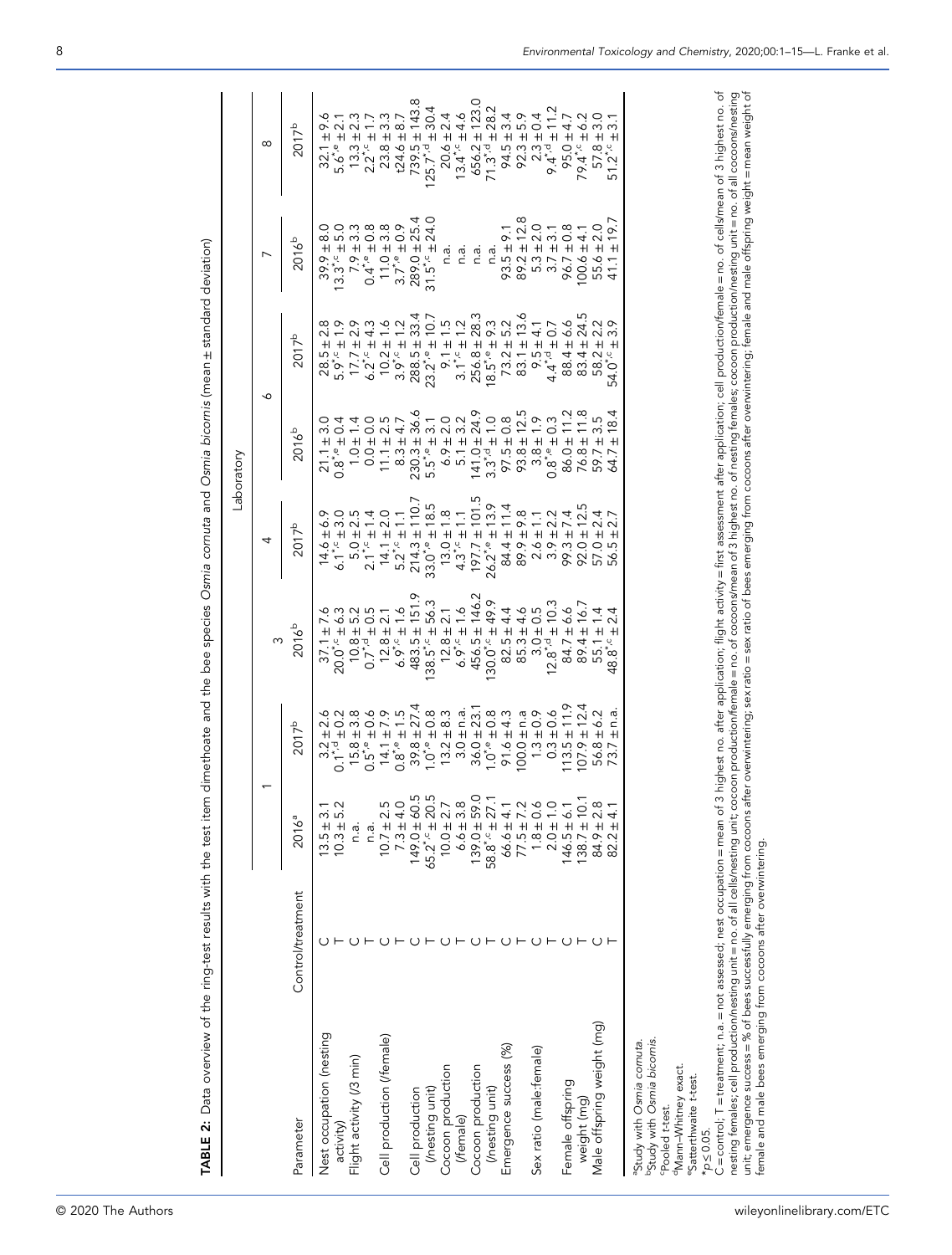

\* Statistically significant different to control ( $p \le 0.05$ , pooled t-test, Satterthwaite t-test, Mann-Whitney exact); Oc =

FIGURE 3: Boxplot of the mean number of nesting female bees (mean of 3 highest numbers) after the application of 75 g dimethoate/ha in all valid studies in the ring test with the bee species Osmia bicornis and Osmia cornuta. The bees were counted in the nesting units at night or early in the morning. In 2016, 4 replicates and in 2017, 6 replicates (except for Lab 1: 4 replicates only) were used per treatment group C and T.

**Offspring production.** For emergence success no statistically significant differences between the treatment and the control were observed in any of the studies. Concerning the mean female and male weights as well as the sex ratio, the results were mixed. In 1 of the 8 studies females were significantly lighter in the dimethoate treatment compared with the control ( $p \le 0.05$ , pooled t-test), whereas males were found to be lighter in 3 of the 8 studies ( $p \le 0.05$ , pooled t test). The sex ratio was significantly different in the treatment compared with the control in half of the studies, with a male-biased ratio in 2 of the 8 studies and a female‐biased ratio in 2 of the 8 studies ( $p \le 0.05$ , Mann–Whitney exact, Satterthwaite t test).

MDDs. The MDD values for the different parameters provide an indication of the variability of the respective parameters and the statistical significance of effects, which can be determined (Table 3). In 2017 the number of replicates/treatment was increased from 4 to 6, to decrease variation and to decrease the







\* Statistically significant different to control ( $p \le 0.05$ , pooled t-test, Satterthwaite t-test, Mann-Whitney

exact); n.a. = not assessed; Oc = Osmia cornuta, Ob = Osmia bicornis.

FIGURE 4: Boxplot of the mean flight activity of female bees (entering the nesting unit in 3 min) at the first assessment after the application of 75 g dimethoate/ha in all valid studies in the ring test with Osmia bicornis and Osmia cornuta. In 2016, 4 replicates and in 2017, 6 replicates (except for Lab 1: 4 replicates only) were used per treatment group C and T.

Osmia cornuta, Ob = Osmia bicornis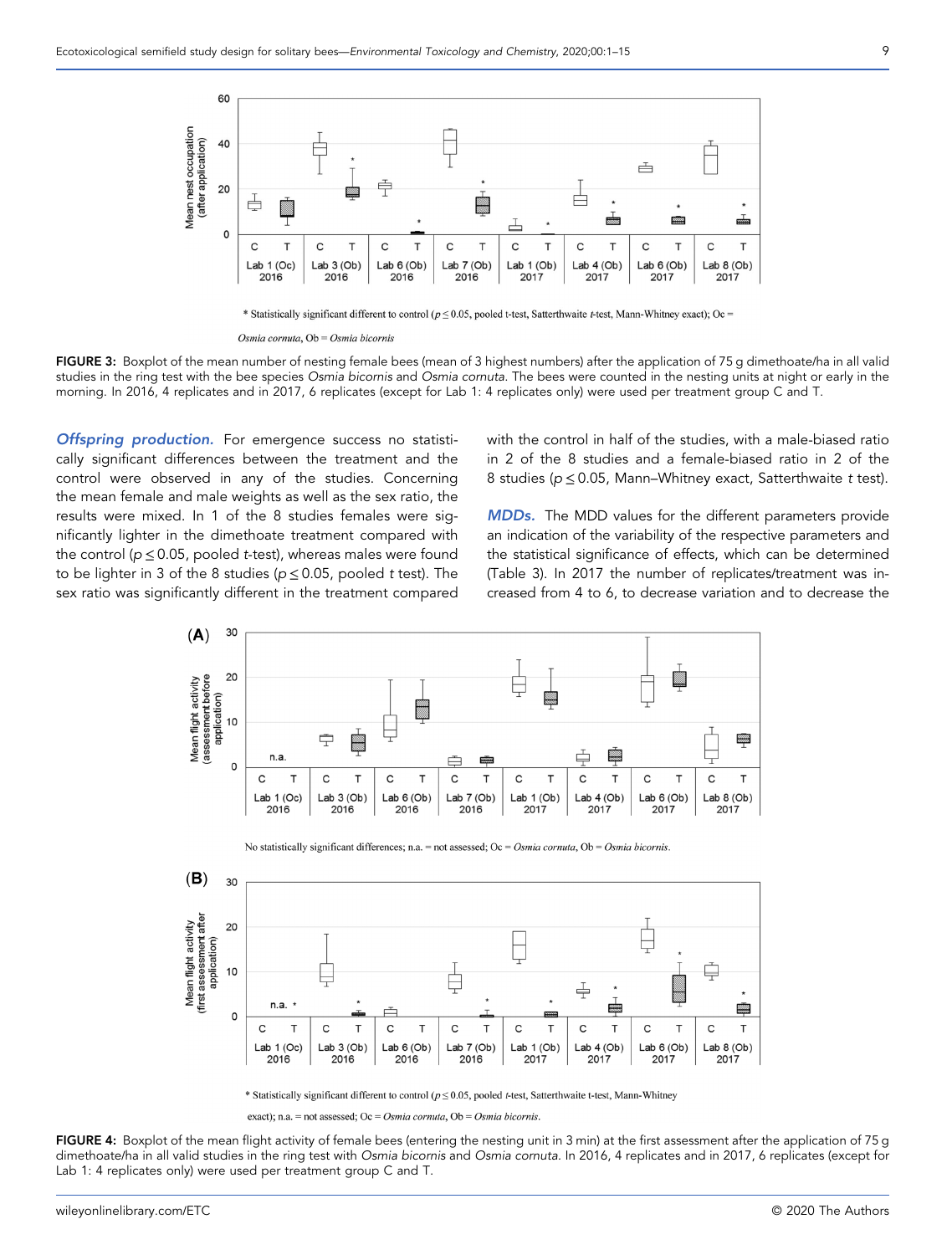

\* Statistically significant different to control ( $p \le 0.05$ , pooled t-test, Satterthwaite t-

test); Oc = Osmia cornuta, Ob = Osmia bicornis.



\* Statistically significant different to control ( $p \le 0.05$ , pooled t-test, Satterthwaite t-test); n.a. = no data available;

 $Oc = Osmia$  cornuta,  $Ob = Osmia$  bicornis.

FIGURE 5: Boxplot of the mean number of cells (A) and cocoons (B) produced/female bee (calculated based on the mean of the 3 highest numbers counted during nest occupation assessments) after the application of 75 g dimethoate/ha in all valid studies in the ring test with Osmia bicornis and Osmia cornuta. In 2016, 4 replicates and in 2017, 6 replicates (except for Lab 1: 4 replicates only) were used per treatment group C and T.

associated MDD values. Increasing the number of replicates from 4 to 6 did improve MDD values for flight activity and mean male offspring weight, but had no further impact on the MDD values for other parameters. Combining the results of both years, the MDDs were highest for the parameter flight activity, with a mean MDD of 59.1, which means that a difference of 59.1% from controls can be detected statistically. The parameters mean female offspring weight and mean male offspring

TABLE 3: Minimum detectable differences (MDDs) for different parameters assessed in the ring test with the test item dimethoate and the bee species Osmia cornuta and Osmia bicornis

| Parameter                                |      |      | Mean      | Range     |
|------------------------------------------|------|------|-----------|-----------|
| Year                                     | 2016 | 2017 | 2016/2017 | 2016/2017 |
| No. of studies                           | 4    | 4    | 8         | 8         |
| Nest occupation                          | 33.2 | 40.3 | 36.7      | 35.4      |
| Flight activity (/3 min)                 | 70.1 | 50.9 | 59.1      | 64.5      |
| Cell production (/female)                | 35.8 | 33.0 | 34.4      | 53.7      |
| Total cell production                    | 41.4 | 43.6 | 42.5      | 45.5      |
| Cocoon production (/female) <sup>a</sup> | 35.8 | 34.8 | 35.2      | 52.7      |
| Total cocoon production <sup>a</sup>     | 33.7 | 46.7 | 41.1      | 38.9      |
| Emergence success (%)                    | 13.1 | 24.9 | 19.0      | 70.4      |
| Sex ratio (male:female)                  | 50.5 | 56.4 | 53.4      | 51.5      |
| Female offspring weight (mg)             | 11.8 | 14.6 | 13.2      | 16.2      |
| Male offspring weight (mg)               | 19.4 | 10.2 | 14.8      | 37.5      |

<sup>a</sup>For 2016, only data from 2 laboratories are available. For definitions of the parameters, see Table 2.

weight had the lowest mean MDDs, at 13.2 and 14.8, respectively. Based on the MDD classes proposed in the EFSA Aquatic Guidance Document (European Food Safety Authority Panel on Plant Protection Products and Their Residues 2013; Supplemental Data, Table SI‐2), small effects could be detected in all studied parameters with MDDs below 50%, with the exception of sex ratio and flight activity, for which only medium effects could be detected (MDDs of 50–70%). Regarding the robustness of the parameters over multiple studies, indicated by a small range in MDD values, the most reliable parameters were mean female offspring weight followed by nest occupation, mean male offspring weight, and total cocoon production.

# Studies that used diflubenzuron as a test item

Of the total 6 studies conducted with diflubenzuron 3 were considered valid (Table 1). In 2 of the valid studies total immature mortality was significantly higher in the diflubenzuron treatment compared with the control ( $p \le 0.05$ , pooled t test; Table 4). In the third valid study the immature mortality was not significantly higher in the diflubenzuron treatment when the whole exposure period was examined. However, a significantly higher mortality of eggs and larvae was found for cells built between 0 and 3 d after the application and between 3 and 6 d after the application  $(p \le 0.05$ , Mann–Whitney exact, pooled t test).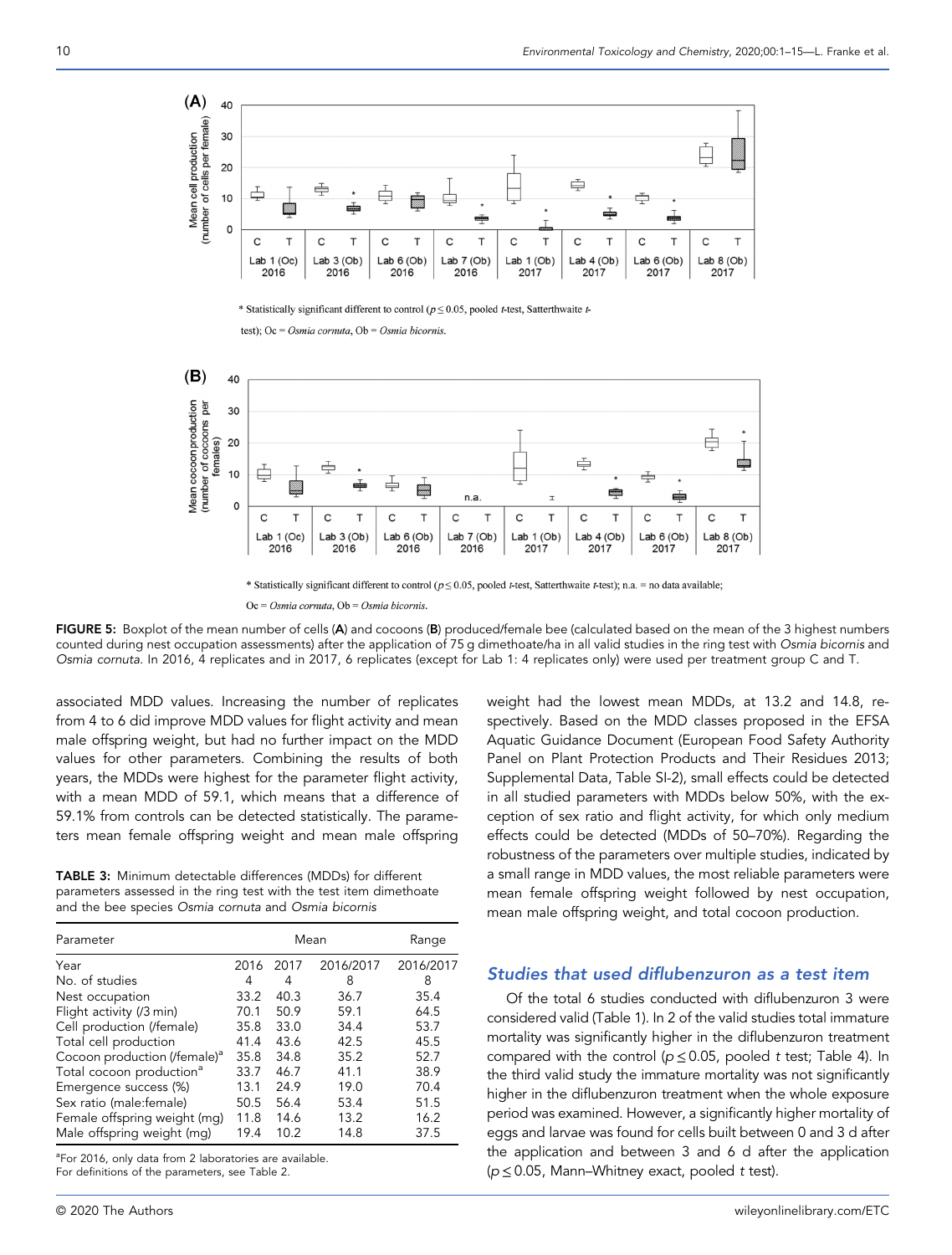#### TABLE 4: Data overview of the ring-test results with the test item diflubenzuron and the bee species Osmia cornuta and Osmia bicornis (mean  $\pm$  standard deviation)

|                                      |                   | Laboratory             |                    |                        |  |  |
|--------------------------------------|-------------------|------------------------|--------------------|------------------------|--|--|
|                                      |                   |                        | 4                  |                        |  |  |
| Parameter                            | Treatment/control | 2016 <sup>a</sup>      | 2017 <sup>b</sup>  | 2017 <sup>b</sup>      |  |  |
| Nest occupation (nesting activity)   | С                 | $13.7 \pm 2.9$         | $3.2 \pm 2.6$      | $14.6 \pm 6.9$         |  |  |
|                                      |                   | $15.4 \pm 4.0$         | $2.0 \pm 1.0$      | $15.8 \pm 6.8$         |  |  |
| Flight activity/3 min)               | C                 | n.a.                   | $15.8 \pm 3.8$     | $5.0 \pm 2.5$          |  |  |
|                                      |                   | n.a.                   | $12.3 \pm 2.2$     | $3.3 \pm 1.7$          |  |  |
| Cell production (/female)            | C                 | $10.7 + 2.5$           | $14.1 \pm 7.9$     | $14.1 \pm 2.0$         |  |  |
|                                      |                   | $7.3 \pm 4.0$          | $16.4 \pm 5.9$     | $15.0 \pm 0.6$         |  |  |
| Cell production (/nesting unit)      | C                 | $149.0 + 56.5$         | $39.8 + 27.4$      | $214.3 \pm 110.7$      |  |  |
|                                      |                   | $133.4 + 53.6$         | $34.8 \pm 23.7$    | $235.0 \pm 93.3$       |  |  |
| Cocoon production (/female)          | $\mathsf{C}$      | $10.0 + 2.7$           | $13.2 \pm 8.3$     | $13.0 + 1.8$           |  |  |
|                                      |                   | $7.0 \pm 3.0$          | $8.6 \pm 2.9$      | $11.8 \pm 1.1$         |  |  |
| Cocoon production (/nesting unit)    | C                 | $139.0 + 59.0$         | $36.0 \pm 23.1$    | $197.7 \pm 101.5$      |  |  |
|                                      |                   | $102.8 \pm 43.6$       | $17.8 \pm 10.9$    | $180.5 \pm 60.1$       |  |  |
| Immature mortality (%)/nesting unit) | C                 | $5.9 \pm 4.4$          | $8.2 \pm 6.3$      | $7.5 \pm 1.0$          |  |  |
|                                      |                   | $61.2^{\star,c}$ ± 4.5 | $46.0^{*,c}$ ± 5.8 | $22.1 \pm 5.4^{\circ}$ |  |  |
| Emergence success (%)                | $\mathsf{C}$      | $66.6 \pm 4.1$         | $91.6 \pm 4.3$     | $84.4 \pm 11.4$        |  |  |
|                                      |                   | $71.0 \pm 15.4$        | $96.6 \pm 3.6$     | $78.4 + 8.0$           |  |  |
| Sex ratio (male: female)             | $\mathsf{C}$      | $1.8 \pm 0.6$          | $1.3 \pm 0.9$      | $2.6 \pm 1.1$          |  |  |
|                                      |                   | $2.2 \pm 0.7$          | $1.8 \pm 1.3$      | $2.6 \pm 0.5$          |  |  |
| Female offspring weight (mg)         | C                 | $146.5 \pm 6.1$        | $113.5 \pm 11.9$   | $99.3 \pm 7.4$         |  |  |
|                                      |                   | $153.0 \pm 13.3$       | $99.6 \pm 14.5$    | $96.6 \pm 4.8$         |  |  |
| Male offspring weight (mg)           | C                 | $84.9 \pm 2.8$         | $56.8 \pm 6.2$     | $57.0 \pm 2.4$         |  |  |
|                                      |                   | $86.1 \pm 5.4$         | $61.6 \pm 21.2$    | $58.1 \pm 0.9$         |  |  |

<sup>a</sup>Study with Osmia cornuta.<br><sup>b</sup>Study with Osmia bicornis

<sup>b</sup>Study with Osmia bicornis.<br><sup>c</sup>Pooled *t* test.

<sup>c</sup>Pooled t test.<br><sup>d</sup>Although no effect was seen on immature mortality for the whole exposure period, a significant increase in mortality was observed for the period 0 to 3d after application (mean C: 11.1%, T: 84.3%) and 3 to 6 d after application (mean C: 1.8%, T: 17.4%).  $*_{p}$  < 0.05

For definitions of the parameters, see Table 2; immature mortality = difference of cell and cocoon production.

#### Studies that used fenoxycarb as a test item

Both studies with fenoxycarb were valid (Table 1). No statistically significant differences in the fenoxycarb treatment compared with the control were found for any of the studied parameters (nest occupation, flight activity, cell and cocoon production, and immature mortality). One of the laboratories found a significantly increased immature mortality for cells produced between the day before the application and 2 d after application, but not in the subsequent intervals (see also Lückmann et al. 2018).

# **DISCUSSION**

The results of the ring test summarized in the present study were collected using O. bicornis and O. cornuta as test organism. The 2 crops used in the studies, winter oilseed rape (B. napus) and purple tansy (P. tanacetifolia), were both highly attractive to mason bees and provided enough nectar and pollen for the production of offspring.

The assessed parameters were chosen to be able to detect both sublethal (e.g., a reduced flight activity) and lethal effects on adult bees and their offspring and to fit the specific life‐ history traits of solitary bees. According to the calculated MDDs small effects (defined as MDD values < 50%) could be

determined statistically for all studied parameters, with the exception of sex ratio and flight activity (medium effects only). It should be noted that these effect classes are based on those published in the EFSA Aquatic Guidance Document (European Food Safety Authority Panel on Plant Protection Products and Their Residues 2013) and have not yet been validated for pollinator studies. Concerning the number of replicates, 4 replicates are sufficient because the MDD values of most endpoints did not improve when the number of replicates was increased to 6. However, the endpoints flight activity and mean male offspring weight were exceptions and did improve.

The results of the ring test show that once a study was valid (i.e., >30% of nesting females present at the time of application), it could detect small effects (<50% from controls) on the endpoints offspring (emergence rate and offspring weight) and the reproducing units female bees (nest occupation and cell/ cocoon production/female) compared with controls. The results from the ring test also show that despite the natural variation present when working with Osmia, the observed effect sizes can sometimes be small, because the lowest MDD values observed were between 8 and 14%. This is even better than for honeybee endpoints, for which MDD values of 10 to 15% were observed (Candolfi et al. 2018). However, for most endpoints, higher MDDs were found than those found for honeybees (Candolfi et al. 2018).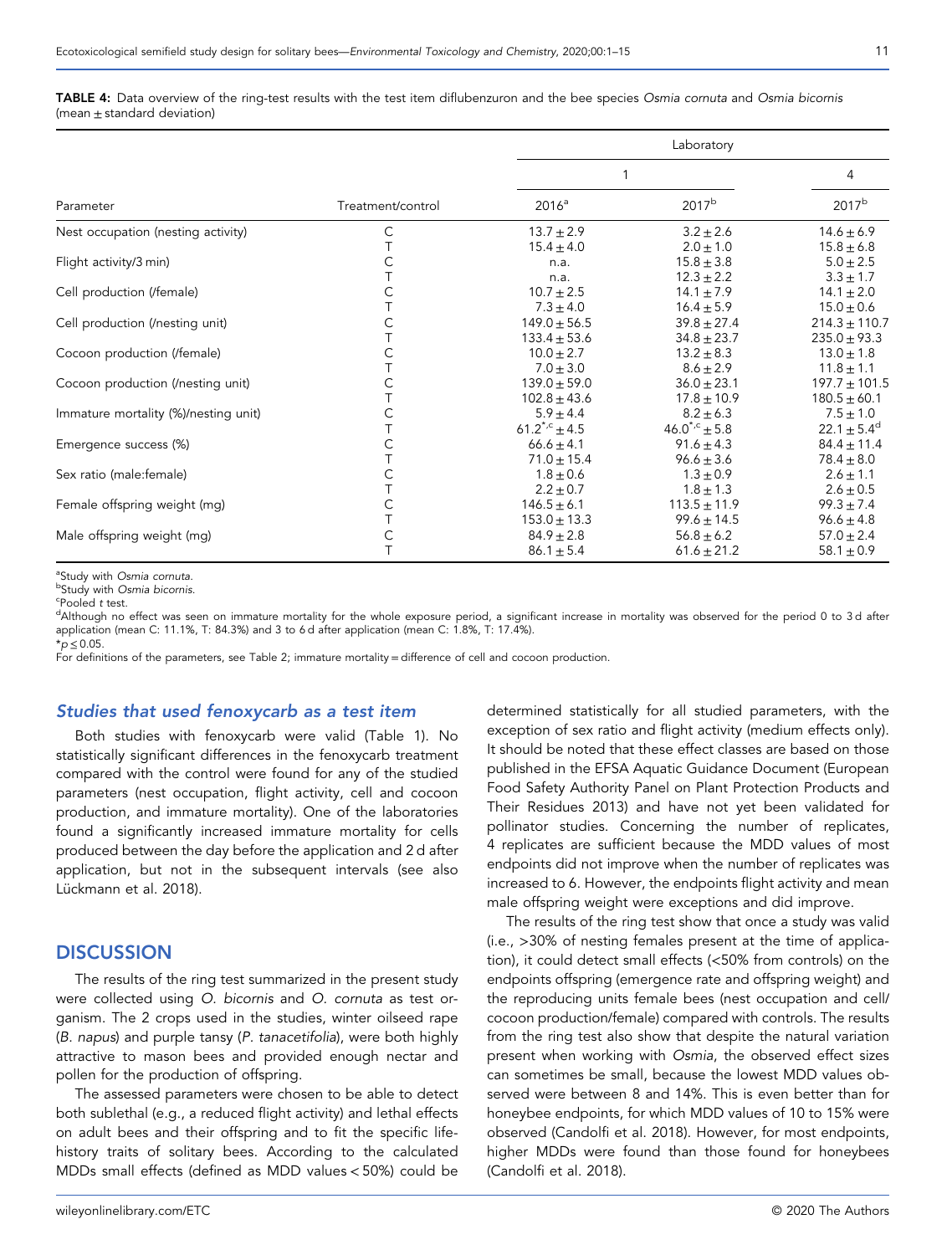It has to be taken into consideration that some of the participating laboratories did not have any hands‐on experience with this test organism prior to the ring test. The principle of the first year of ring testing was to follow a general protocol but allow participating laboratories to experiment and find the best practice to conduct the studies. In the second year the protocol was more detailed and prescriptive to standardize the test. Because semifield studies are complex and also depend on external factors, such as weather conditions, it is not easy to establish a new test system. Each laboratory first needs to gain some experience with the handling of the test organism before they are able to conduct valid studies. This was also seen in the ring test. In the first year approximately 50% of laboratories conducted at least one valid study, which increased to approximately 60% in the second year. The biggest issue was a sufficient establishment of females in the nesting units at test start (quality criterion for a valid study). The use of less attractive nest material and cold spring temperatures were identified as severe challenges. The medium‐density fiberboard trays were found to be more suitable than other types of nesting material for tests with O. bicornis. Concerning the problem with cold temperatures in spring, one solution could be to offer an insulated retreat for the bees during cold nights, for example, by insulating the nesting units. A second option could be to conduct studies using early sown Phacelia. The experience from some laboratories is that studies using Phacelia conducted later than June are not recommendable because immature mortality can be quite high, presumably due to the senescence of females and potentially high temperatures in midsummer. This also correlates with the natural occurrence of O. bicornis from March to June.

Regarding the assessed parameters the following points have to be considered, when conducting a semifield study with O. bicornis or O. cornuta. The right timing of the application is important, because it influences the parameter sex ratio. Female brood is produced first followed by male brood, meaning that the number of female brood produced after application is low when the application is conducted too late and female bees have already switched to laying mainly unfertilized, male eggs (because only exposed eggs, which were laid after the application, are assessed). It is also known that the sex ratio is influenced by the availability of food resources and the season in, for instance, O. lignaria (Torchio and Tepedino 1980). More males are produced when resources are scarce or late in the season, when parental fitness is lower due to senescence of the parental females, because male offspring cost less resources to produce than female offspring. This emphasizes the importance of providing enough flower resources in a semifield tunnel and conducting studies within the natural season of the test species. For instance, a high density of parental females of 2.2/m² resulted in a strongly male‐biased sex ratio in a semifield study conducted with O. cornuta (Strobl et al. 2019).

Concerning flight activity, the observation time should ideally be longer than the 3 min specified in the protocol, because the mean duration of one foraging trip of O. bicornis is approximately 12 min (Gathmann and Tscharntke 2002).

However, no data for the foraging trip duration exist in semifield tunnels. Nonetheless, longer observation times would surely decrease the variability between replicates because flight activity strongly depends on the current weather conditions and thus on the timing of the assessments. However, because currently no electronic data collection (such as video recording with count software) is available, it would be difficult to increase the observation time due to the time and people required to conduct manual counts. Moreover, increasing the observation time increases the probability of multiple counts of the same females.

Another point of discussion within the ring‐test group was the normalization of reproduction data. It was decided that it is necessary to normalize values for comparisons between treatment groups or studies and to cancel out variation between replicates caused by differences in the number of nesting females. Two different approaches were proposed: to use the maximum number or the mean number of nesting females to calculate the number of cells or cocoons produced by a female during the study. Both are possible, but when using a mean value, nest occupation data from the beginning and end of the study have to be excluded. Naturally, these values are low at the beginning of the establishment period and at the end of the study, when females die at the end of their life span (~4 wk). Thus, including these values in the calculation of the mean value would lead to an underestimation of active females during the study and an overestimation of reproductive performance. Our proposal is to use the 3 highest values recorded during nest occupation assessments for the calculation of a mean number. This would cover the peak in nesting activity and be more robust than using a single value.

Regarding the tested reference item dimethoate, all valid studies with O. bicornis found statistically significant reductions in nesting activity and cell or cocoon production/nesting unit due to adult mortality following its application at a rate of 75 g a.i./ha. In the valid study with O. cornuta, however, no significant reduction in nesting activity was observed. A possible explanation is that O. cornuta is slightly bigger than O. bicornis and therefore might be less susceptible to dimethoate The application rate of dimethoate has to be increased in studies with O.cornuta, to cause significant effects on nesting activity. Because currently only one valid study was available for O. cornuta, further research is needed to give a clear recommendation on the application rate of dimethoate in such studies. The results for total cell and cocoon production were more consistent, showing significant reductions in all studies This is in contrast to cell and cocoon production/nesting female, which was not significantly reduced in all studies because the surviving females still produced a considerable number of eggs after the application in some studies. Statistically significant effects of dimethoate on flight activity were also shown in all studies, except for one study in which flight activity was too low in the control to compare the data with the treatment due to bad weather conditions. The analysis of offspring production delivered mixed results. Dimethoate did not have an effect on emergence success in any of the studies, but in some studies a statistically significant reduction in male bee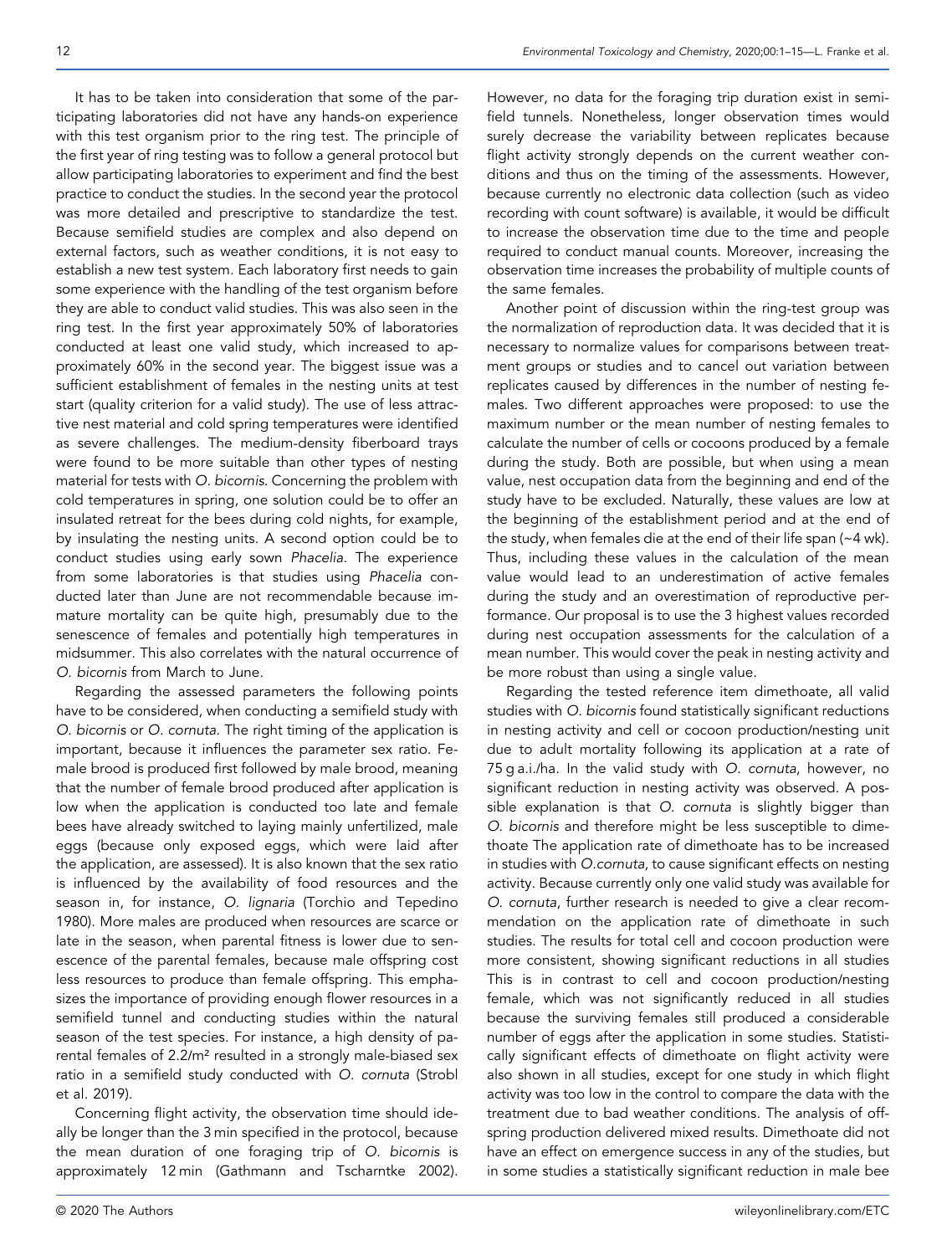weights was found. The sex ratios were generally very variable between studies, ranging from 1.3 to 9.5 (male:female) in the controls.

The second tested toxic reference item, diflubenzuron, had statistically significant effects on brood development, causing mortality of eggs and larvae at a rate of 200 and 216 g a.i./ha, respectively. Because these findings are limited to the results of 2 small additional studies, effects of this potential reference item should be tested further. Regarding the second insect growth regulator tested, fenoxycarb, no significant effects were observed at rates of 300 and 600 g a.i./ha in the studied parameters. In a study (not part of the ring test, but following the ring‐test protocol) conducted in 2015 (with 150 and 350 g a.i./ha), a small but statistically significant increase in brood mortality was observed at both rates (Knäbe et al. 2016). This may indicate that fenoxycarb does cause some brood mortality, but only directly after the application. Because each cell is provisioned with nectar and pollen within 1 or 2 d and then closed, the concentration of residues varies from cell to cell depending on the date of provisioning in relation to the application. This assumption is supported by the results of Lückmann et al. (2018), who observed an increased brood mortality within the first 2 d after application but not later. Therefore it is recommended to evaluate nest occupation, cell production, and the development of the brood in 3‐d intervals to allow the analysis of time‐dependent effects due to decreasing exposure.

In summary, once >30% females have established, dimethoate is a reliable positive control at the tested rate of 75 g a.i./ha, displaying acute effects such as reduction of flight activity, increase in adult mortality (shown by nest occupation), and reproduction ability of the females (total cell and cocoon production). On the other hand, no effects on larval and pupal development were observed. The application rate of 75 g a.i./ha is lower than the rate used in tunnel studies with A. mellifera, in which 400 g a.i./ha dimethoate is applied as the toxic reference (Commission des Essais Biologiques 2011). The effects seen in Osmia sp. at lower application rates may be linked to differences in life-history traits. As each Osmia female is reproducing, the death of an individual female is directly affecting the reproductive performance of the population. In contrast, the reproductive output of a honey bee colony will not be reduced by the death of a single worker bee. Social bee species possess a certain buffer capacity, which solitary species lack (Sgolastra et al. 2018). This underlines the necessity to account for differences in life‐history traits between solitary and social bee species in the risk assessment of plant protection products that pose a risk to bees (i.e., insecticides).

In contrast to dimethoate, effects on the brood (i.e., immature mortality) were found using the insect growth regulator diflubenzuron as the test item. More studies should be conducted to confirm these results and the application rate of diflubenzuron, because the data set for diflubenzuron is limited. Also, with regard to the uncertain availability of wellestablished toxic reference items such as dimethoate in Europe and globally, other active substances may be considered. However, they should be tested beforehand to establish the

application rates and type and magnitude of effects that can be expected.

# **CONCLUSIONS**

In conclusion, the ring‐test protocol proved to be adequate once the study comprised a well‐established population of female Osmia bees, and the results improved in the second year as the laboratories increased their experience with the test organism. It is noted that the success of a study strongly depends on the experience of the experimenter, on the crop quality, the quality of the cocoons, and the weather conditions.

It was shown that studies with O. bicornis and O. cornuta in winter oil seed rape (B. napus) or purple tansy (P. tanacetifolia) are feasible. Of the assessed parameters, nesting activity, flight activity, and total cell and total cocoon production were the most robust. Dimethoate can be used as a toxic reference item at a rate of 75 g a.i./ha in studies with O. bicornis. However, a higher rate might be needed in studies with O. cornuta. Further research is also needed to identify reliable insect growth regulator reference items and respective application rates, because the data set on diflubenzuron was very limited. Based on the experiences in the ring test, recommendations for a semifield study design with O. bicornis and O. cornuta were summarized and are provided in the Supplemental Data.

Supplemental Data-The Supplemental Data are available on the Wiley Online Library at https://doi.org/10.1002/[etc.4874](https://doi.org/10.1002/etc.4874).

Acknowledgment—We thank J. van der Steen and N. Hanewald for organizing numerous non‐Apis group meetings. Also we are thankful for the platform that the International Commission for Plant‐Pollinator Relationships provides for scientists working in different institutions to meet, discuss, and develop new ideas and methods.

Data Availability Statement—Data, associated metadata, and calculation tools are available from the corresponding author [\(leafranke@euro](mailto:leafranke@eurofins.com)fins.com).

### REFERENCES

- Abbott VA, Nadeau JL, Higo HA, Winston ML. 2008. Lethal and sublethal effects of imidacloprid on Osmia lignaria and clothianidin on Megachile rotundata (Hymenoptera: Megachilidae). J Econ Entomol 101:784–796.
- Alston DG, Tepedino VJ, Bradley BA, Toler TR, Griswold TL, Messinger SM. 2007. Effects of the insecticide phosmet on solitary bee foraging and nesting in orchards of Capitol Reef National Park, Utah. Environ Entomol 36:811–816.
- Amiet F, Krebs A. 2012. Bienen Mitteleuropas: Gattungen, Lebensweise, Beobachtung, 1st ed. Haupt, Bern, Switzerland, pp 322–340.
- Arena M, Sgolastra F. 2014. A meta‐analysis comparing the sensitivity of bees to plant protection products. Ecotoxicology 23:324–334.
- Artz DR, Pitts‐Singer TL. 2015. Effects of fungicide and adjuvant sprays on nesting behavior in two managed solitary bees, Osmia lignaria and Megachile rotundata. PloS One 10:e0135688.
- Barrett KL, Grandy N, Harrison EG, Hassan S, Oomen P. 1994. Guidance document on regulatory testing procedures for plant protection products with non-target arthropods. European Standard Characteristics of Non‐target Arthropod Regulatory Testing (ESCORT) Workgroup.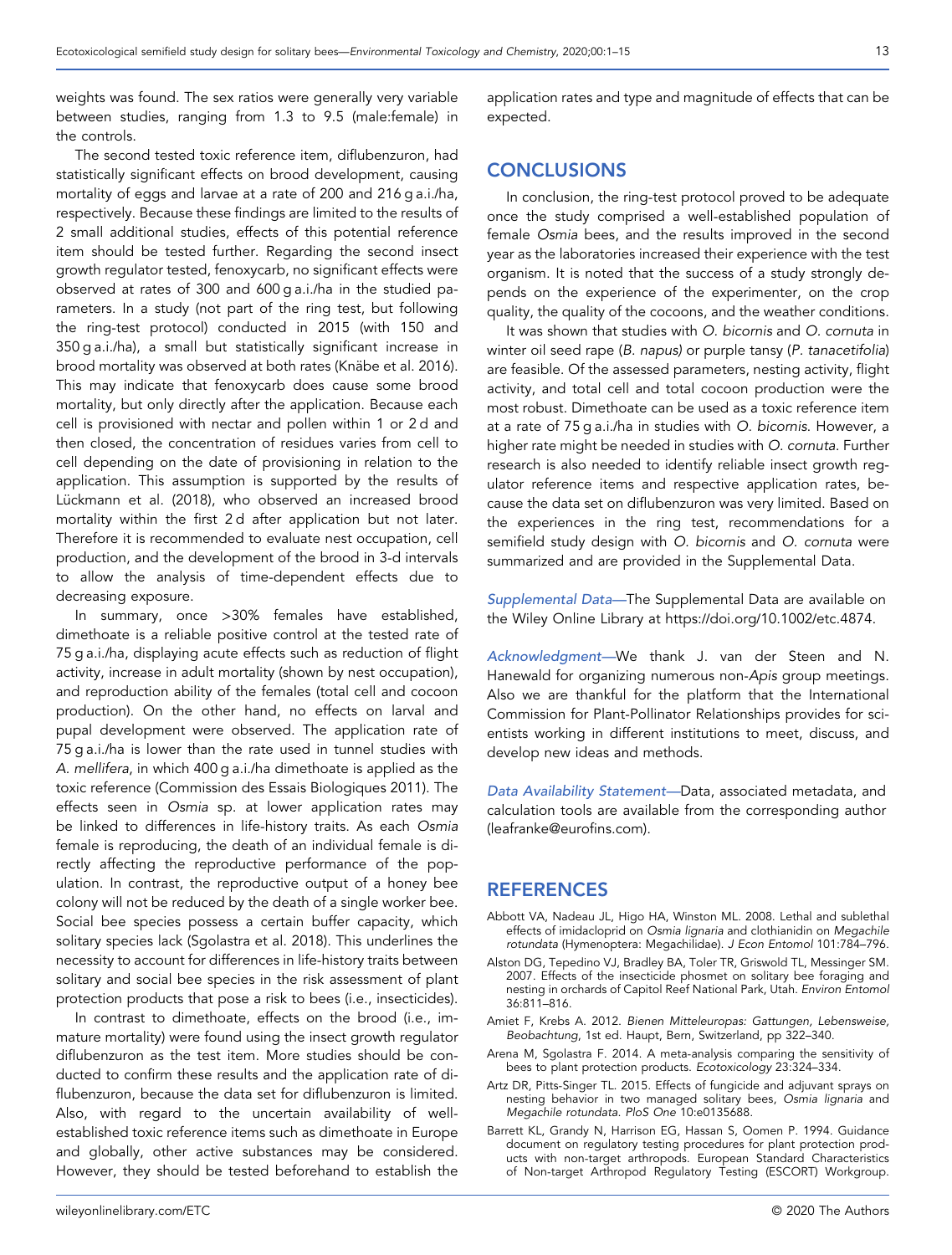Proceedings, SETAC Europe, March 28–30, 1994, Wageningen, The Netherlands.

- Benedek Z, Jordán F, Báldi A. 2007. Topological keystone species complexes in ecological interaction networks. Commun Ecol 8:1–7.
- Biddinger DJ, Robertson JL, Mullin C, Frazier J, Ashcraft SA, Rajotte EG, Joshi NK, Vaughn M. 2013. Comparative toxicities and synergism of apple orchard plant protection products to Apis mellifera (L.) and Osmia cornifrons (Radoszkowski). PloS One 8:e72587.
- Bireley R, Borges S, Cham K, Epstein D, Garber K, Hart C, Hou W, Ippolito A, Pistorius J, Poulsen V, Sappington K, Steeger T. 2019. Preface: Workshop on Pesticide Exposure Assessment Paradigm for Non‐Apis Bees. Environ Entomol 48:1–3.
- Boyle N, Pitts‐Singer T, Abbott J, Alix A, Cox‐Foster D, Hinarejos S, Lehmann DM, Morandin L, O'Neill B, Raine NE, Singh R, Thompson HM, Williams NM, Steeger T. 2019. Workshop on Pesticide Exposure Assessment Paradigm for Non‐Apis Bees: Foundation and Summaries. Environ Entomol 48:4–11.
- Brock TCM, Hammers‐Wirtz M, Hommen U, Preuss TG, Ratte HT, Roessink I, Strauss T, Van den Brink PJ. 2015. The minimum detectable difference (MDD) and the interpretation of treatment‐related effects of pesticides in experimental ecosystems. Environ Sci Pollut Res Int 22:1160–1174.
- Candolfi M, Bargen H, Bocksch S, Klein O, Kleinhenz M, Knaebe S, Szczesniak B. 2018. Which endpoints can be reliably assessed in semi‐ field pollinator species testing without estimating false positive or false negative? MDD's and replicates issue. J Agric Sci Technol A 8:142–161.
- Chagnon M, Kreutzweiser D, Mitchell EA, Morrissey CA, Noome DA, van der Sluijs JP. 2015. Risks of large-scale use of systemic insecticides to ecosystem functioning and services. Environ Sci Pollut Res Int 22:119–134.
- Commission des Essais Biologiques. 2011. Method 230: Method for the evaluation of side‐effects of plant protection products on honey bees (Apis mellifera L.). No. 43. Association Française de Protection des Plantes, Alfortville, France.
- Crenna E, Sala S, Polce C, Collina E. 2016. Pollinators in life cycle assessment: Towards a framework for impact assessment. J Clean Prod 140:525–536.
- European Commission. 2009. Regulation (EC) No 1107/2009 of the European Parliament and of the Council of 21 October 2009 concerning the placing of plant protection products on the market and repealing Council Directives 79/117/EEC and 91/414/EEC. Official J Eur Union L309:1–50.
- European and Mediterranean Plant Protection Organization. 2010. Efficacy evaluation of plant protection products—Side effects on honeybees. OEPP/EPPO PP 1/170(4). EPPO Bull 40:313–319.
- European Food Safety Authority. 2013. Guidance on the risk assessment of plant protection products on bees (Apis mellifera, Bombus spp. and solitary bees). EFSA J 11:3295.
- European Food Safety Authority Panel on Plant Protection Products and their Residues. 2013. Guidance on tiered risk assessment for plant protection products for aquatic organisms in edge‐of‐field surface waters. EFSA J 11:3290.
- Garibaldi LA, Steffan‐Dewenter I, Winfree R, Aizen MA, Bommarco R, Cunningham SA, Kremen C, Carvalheiro LG, Harder LD, Afik O, Bartomeus I, Benjamin F, Boreux V, Cariveau D, Chacoff NP, Dudenhöffer JH, Freitas BM, Ghazoul J, Greenleaf S, Hipólito J, Holzschuh A, Howlett B, Isaacs R, Javorek SK, Kennedy CM, Krewenka KM, Krishnan S, Mandelik Y, Mayfield MM, Motzke I, Munyuli T, Nault BA, Otieno M, Petersen J, Pisanty G, Potts SG, Rader R, Ricketts TH, Rundlöf M, Seymour CL, Schüepp C, Szentgyörgyi H, Taki H, Tscharntke T, Vergara CH, Viana BF, Wanger TC, Westphal C, Williams N, Klein AM. 2013. Wild pollinators enhance fruit set of crops regardless of honey bee abundance. Science 339:1608–1611.
- Gathmann A, Tscharntke T. 2002. Foraging ranges of solitary bees. J Anim Ecol 71:757–764.
- Goulson D, Nicholls E, Botías C, Rotheray EL. 2015. Bee declines driven by combined stress from parasites, plant protection products, and lack of flowers. Science 347:1255957.
- Gradish AE, van der Steen J, Scott‐Dupree CD, Cabrera AR, Cutler GC, Goulson D, Klein O, Lehmann DM, Lückmann J, O'Neill B, Raine NE, Sharma B, Thompson H. 2018. Comparison of pesticide exposure in honey bees (Hymenoptera: Apidae) and bumble bees (Hymenoptera: Apidae): Implications for risk assessments. Environ Entomol 48:1221.
- Heard MS, Baas J, Dorne JL, Lahive E, Robinson AG, Rortais A, Spurgeon DJ, Svendsen C, Hesketh H. 2017. Comparative toxicity of pesticides and environmental contaminants in bees: Are honey bees a useful proxy for wild bee species? Sci Total Environ 578:357–365.
- Hladik ML, Vandever M, Smalling KL. 2016. Exposure of native bees foraging in an agricultural landscape to current‐use plant protection products. Sci Total Environ 542:469-477.
- Hodgson EW, Pitts‐Singer TL, Barbour JD. 2011. Effects of the insect growth regulator, novaluron on immature alfalfa leafcutting bees, Megachile rotundata. J Insect Sci 11:43.
- International Commission for Plant‐Pollinator Relationships. 2016. Short Overview of the ICP‐PR Non‐Apis Workshop—Subgroup Higher Tier (Bumble Bees and Solitary Bees). Proceedings, ICP‐PR Non‐Apis Workshop, Braunschweig, Julius‐Kühn Institute, Braunschweig, Germany, 29 February–1 March, 2016.
- International Commission for Plant‐Pollinator Relationships. 2017. Short Overview of the ICP‐PR Non‐Apis Workshop—Subgroup Higher Tier (Bumble Bees and Solitary Bees). Proceedings, ICP‐PR Non‐Apis Workshop, University of Wageningen, Wageningen, The Netherlands, 14–15 February, 2017.
- Klein AM, Vaissiere BE, Cane JH, Steffan‐Dewenter I, Cunningham SA, Kremen C, Tscharntke T. 2006. Importance of pollinators in changing landscapes for world crops. Proc R Soc Edinb Biol 274:303–313.
- Knäbe S, Candolfi M, Franke LA, Fricke J, Jütte T, Klein O, Schuster A, Vollmer T. 2016. Experimental design for semi‐field trials to test brood affecting plant protection products with solitary bees. Abstract book, SETAC Europe 26th Annual Meeting, Nantes, France, May 22–26, 2016, p 61.
- Ladurner E, Bosch J, Kemp WP, Maini S. 2008. Foraging and nesting behavior of Osmia lignaria (Hymenoptera: Megachilidae) in the presence of fungicides: Cage studies. J Econ Entomol 101:647–653.
- Lewis KA, Tzilivakis J. 2019. Wild bee toxicity data for pesticide risk assessments. Data 4:98.
- Lückmann J, Claβen C, Mayer O, Jakoby O. 2018. Semi‐field testing of the solitary bee *Osmia bicornis* (L., 1758; Hymenoptera, Megachilidae) in<br>flowering *Phacelia tanacetifolia*—Chances, improvements and limitations. Julius‐Kühn‐Archiv 462, 13th International Symposium of the ICP‐PR Bee Protection Group, València, Spain, October 18–20, 2017, pp 126–131.
- Mayer DF, Kovacs G, Lunden JD. 1998. Field and laboratory tests of the effects of fipronil on adult female bees of Apis mellifera, Megachile rotundata and Nomia melanderi. J Apic Sci 38:191–197.
- Organisation for Economic Co‐operation and Development. 2007. Guidance document on the honey bee (Apis mellifera L.) brood test under semi-field conditions. Series on Testing and Asssessment No. 75, ENV/ JM/MONO(2007)22. Paris, France.
- Peters B, Gao Z, Zumkier U. 2016. Large‐scale monitoring of effects of clothianidin‐dressed oilseed rape seeds on pollinating insects in Northern Germany: Effects on red mason bees (Osmia bicornis). Ecotoxicology 25:1679–1690.
- Peters DS. 1978. Systematik und Zoogeographie der west-paläarktischen Arten von Osmia Panzer, 1806 s. str., Monosmia Tkalcu, 1974 und Orientosmia n. subgen. (Insecta: Hymenoptera: Megachilidae). In Senckenbergiana Biologica. Vol 58. Senckenbergische Naturforschende Gesellschaft, Frankfurt, Germany, pp 287–346.
- Pimentel D, Wilson C, McCullum C, Huang R, Dwen P, Flack J, Tran Q, Saltman T, Cliff B. 1997. Economic and environmental benefits of biodiversity. BioScience 47:747–757.
- Potts SG, Biesmeijer JC, Kremen C, Neumann P, Schweiger O, Kunin WE. 2010. Global pollinator declines: Trends, impacts and drivers. Trends Ecol Evol 25:345–353.
- Rathcke BJ, Jules ES. 1993. Habitat fragmentation and plant–pollinator interactions. Curr Sci 65:273–277.
- Ruddle N, Elston C, Klein O, Hamberger A, Thompson H. 2018. Effects of exposure to winter oilseed rape grown from thiamethoxam‐treated seed on the red mason bee Osmia bicornis. Environ Toxicol Chem 37: 1071–1083.
- Rundlöf M, Andersson GKS, Bommarco R, Fries I, Hederström V, Herbertsson L, Jonsson O, Klatt BK, Pedersen TR, Yourstone J, Smith HG. 2015. Seed coating with a neonicotinoid insecticide negatively affects wild bees. Nature 521:77–80.
- SAS Institute. 2002–2010. SAS® Proprietary Software 9.3. Cary, NC, USA.
- Scheuchl E, Willner W. 2016. Taschenlexikon der Wildbienen Mitteleuropas: Alle Arten im Porträt, 1st ed. Quelle & Meyer, Wiebelsheim, Germany, pp 728–743.